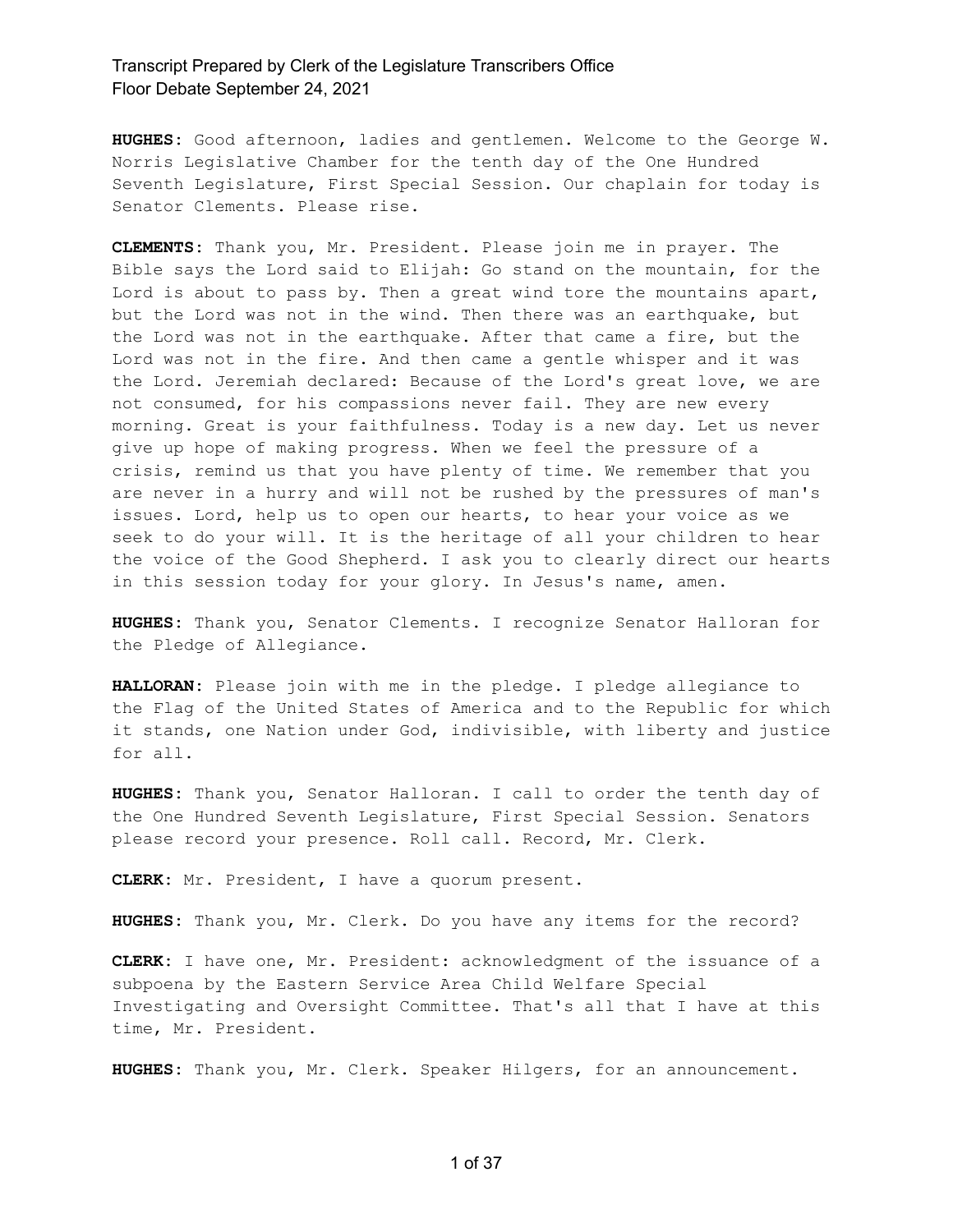**HILGERS:** Thank you, Mr. President. Good afternoon, colleagues. I appreciate your patience throughout the week, and I certainly appreciate your patience here this afternoon. I want to briefly-- will tell you about what the order of the agenda will be this afternoon, and I'll talk about that briefly. But first I just want to make a couple of quick remarks, mostly of thanks and gratitude. The-- the people that I want to thank, first and foremost, are the staff and LRO. The-- the committee staff, the Redistricting Committee, and all of the individuals working under the direction of Director Thompson have-- have worked overtime, weekends, late at night, early mornings for the last at least three weeks, if not over-- over a month, and we couldn't be even remotely in a place where we are today without their invaluable assistance. I also want to briefly thank the members of the Redistricting Committee: Chair Linehan, Vice Chair Wayne, Senator Blood, Senator Morfeld, Senator Lathrop, Senator Brewer, Senator Geist, Senator Lowe, and Senator Briese. We spent a lot of time working together over the last month and a half or if not longer. And we've spent a lot of time individually working together to communicate with our colleagues, with all of you, over the last week in particular, and especially the last three or four days. We wouldn't be where we are here this afternoon without that opportunity. And I'm grateful for the focus and energy and commitment to get this done this year-- this week, so that we could get this done this year. I know this has not been an ideal set of circumstances with the data coming in so late, and I know under other circumstances maybe we couldn't have gotten it done. And I know that this is something that hasn't happened before in Nebraska, and there was at least an open question as to whether or not we could complete this work in the special session. Without the energy and commitment of focus of every one of you and your staffs and the ability to focus on these issues but be available for conversations late into the night, we wouldn't be in the position we are today. So I'm very grateful to all of you for your work. Briefly, what's going to happen this afternoon, we are going to have the remaining four bills that are on General File or will soon be on General File, the remaining four redistricting bills. We will take up each one of those on General File this afternoon. The first one will be LB1. We will-- and that's what we'll take up here in a moment. We will have a number of amendments withdrawn and an amendment from Senator Linehan that will be brought with a revised map to LB1. Subsequent to that, we will take up LB3, sa--the same order of events. The motions or amendments will be withdrawn, and then Senator Wayne will have an amendment to LB3. After that, we will do the Regents map, which I believe will be kicked out of committee shortly. And then after that, finally, will be the-- the map for the Board of Regents. So we are-- we are about to start. If-- certainly, if you have any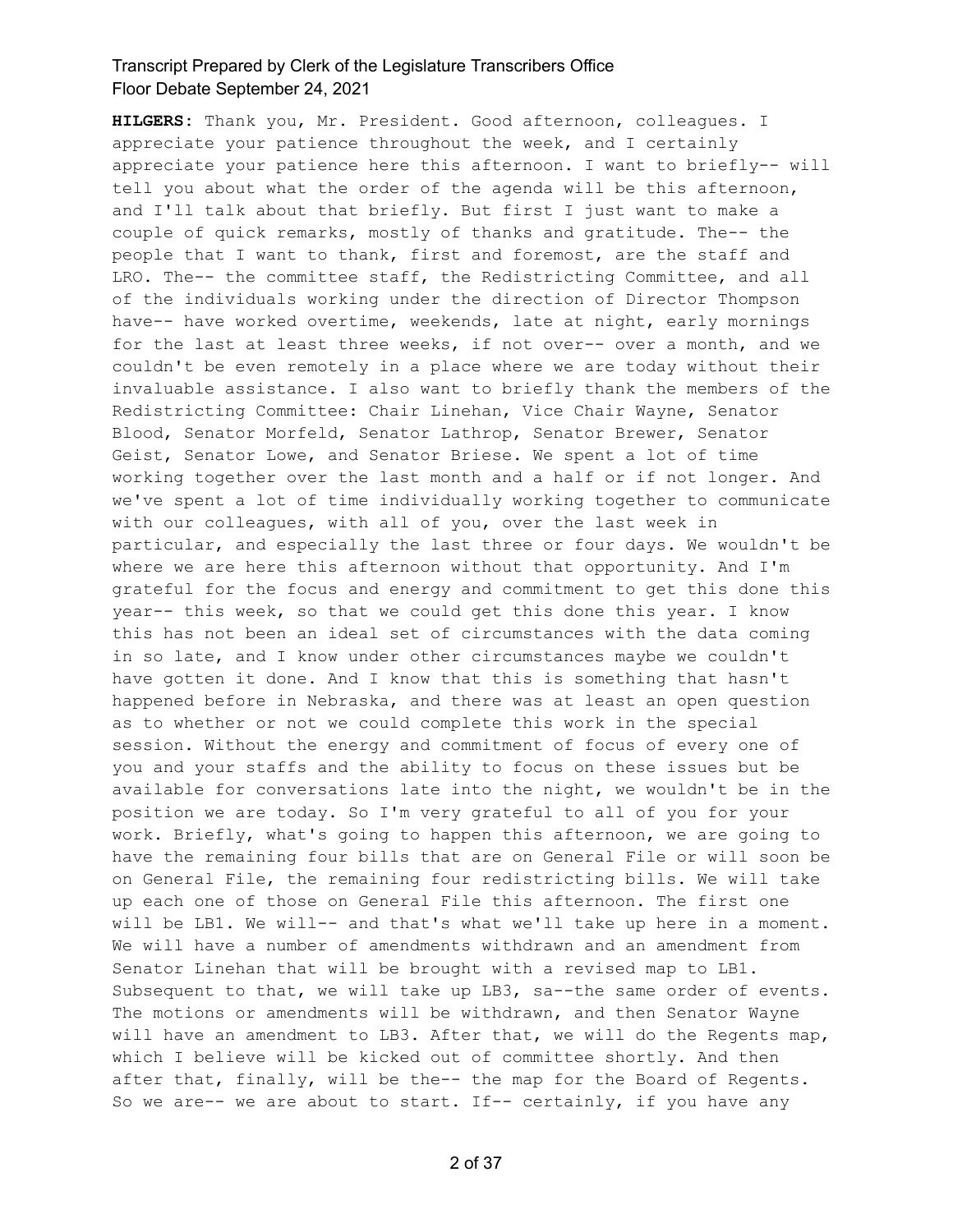questions about this, please let me know. But again, the word for me is gratitude for all the work of so many people. This is a very complex and difficult process, probably one that I think people said was-- was going to be difficult, but until you live it, you don't fully appreciate how difficult it truly has been. So with that, Mr. President, we can begin. Thank you.

**HUGHES:** Thank you, Speaker Hilgers. Mr. Clerk, the first item on the agenda.

**CLERK:** Mr. President, LB1 is a bill originally introduced by the Redistricting Committee. It provides for the redistricting of-- for boundaries of the representatives of Congress of United States. The bill was considered on September 17. I have a series of amendments that were offered. Senator Matt Hansen, AM12, I understand you want to withdraw, Senator? Thank you. Senator Hunt, AM12-- I'm sorry, Senator Wayne, you had pending a motion to recommit. I understand you wish to withdraw. Senator? Thank you. Senator Hunt, AM16? Withdraw, thank you, Senator Hunt. AM23 likewise? Thank you. Senator McCollister, AM25? Withdraw, thank you. Senator Morfeld, AM17? Withdraw. Senator Linehan, I had amendments from you, Senator, AM18 and AM20. Withdraw? All right, thank you. Mr. President, the next amendment I have is by Senator Linehan, AM36.

**HUGHES:** Senator Linehan, you're welcome to open on AM36.

**LINEHAN:** Thank you, Mr. President. Good afternoon, colleagues. I, too, want to thank several people. I'll try to move through is pretty quickly. The LRO staff have been here-- I-- I don't-- they've been here every day since Labor Day, including weekends and including till 10:00 and 11:00 at night. I also want to thank Grant and Beau-- Grant is in my office and Beau is in the Speaker's Office-- who have been running up and down the halls, delivering maps, drawing maps, working, and Trevor in Senator Wayne's office. It-- it's-- I mean, they really have been crucial to this whole effort. Of course, I want to thank the committee members. Senator-- Speaker Hilgers already thanked them, but I want to shout out that this has been a very, very tough and emotional operation, so I appreciate all their hard work. And I also know there are-- every member in this body has been working on this and trying to figure out solutions, so I want to thank them all. And some have made very tough decisions for the state's behalf, and I am and I feel that when we get to the end of this, we'll all owe them a great deal of gratitude, which I'll talk to later. What do we-- I-- if we don't have maps to you, they're coming. So what the new congressional districts do, first and foremost, keeps Douglas County whole. Then it goes out and takes Saunders, which I can actually-- I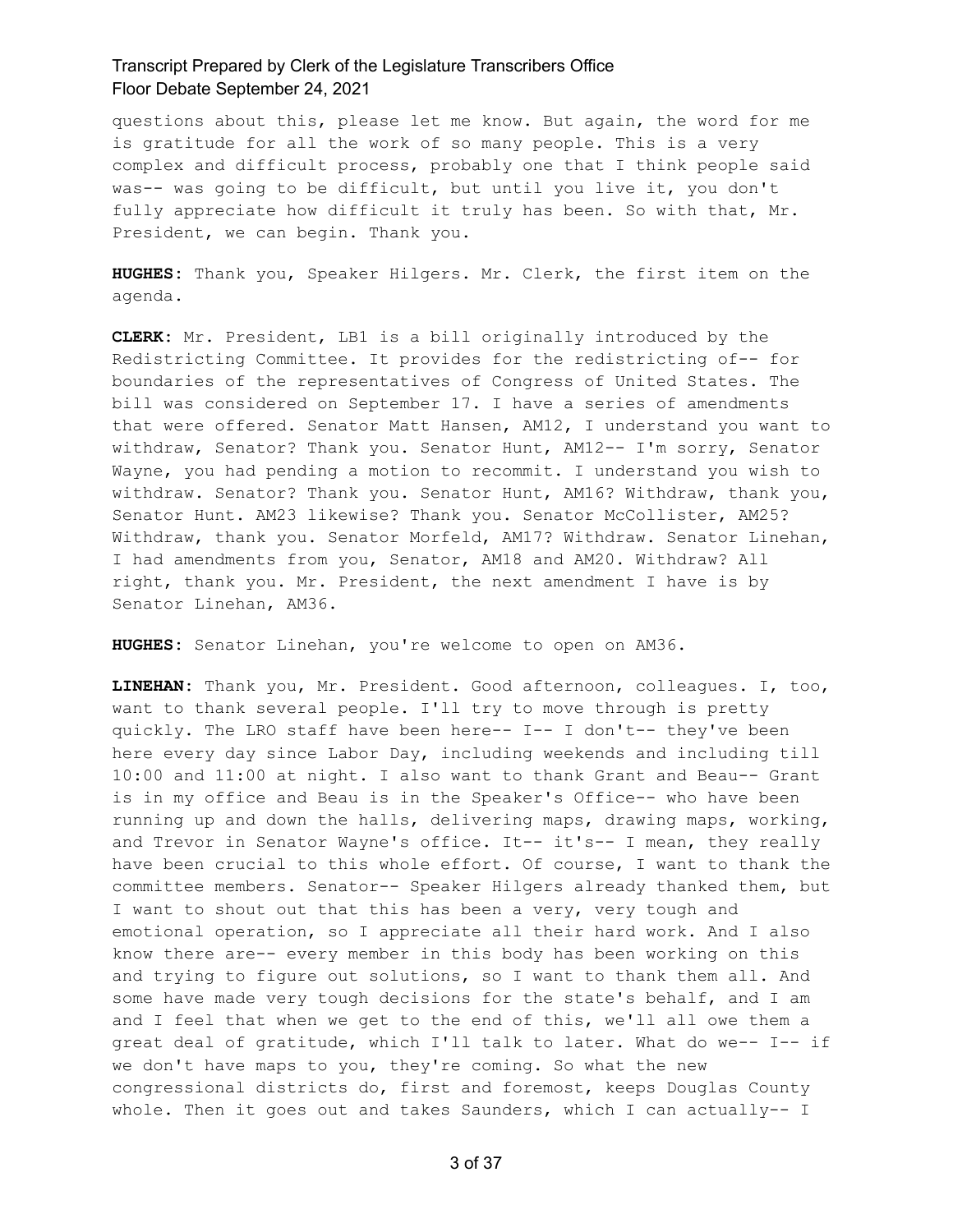mean, Saunders County is only two-- two minutes from my house. Well, actually, if I go through the woods, it's-- I go across the Elkhorn River, it's in my neighborhood. And then it goes down and takes Sarpy County pretty much where it is-- where it is already in 2nd District and we got to the zero deviation. On the 1st District, it's-- this is for Senator Flood and Senator Moser, for anybody that's watching from those communities, Madison and Platte County are still in the 1st District, as is Lancaster County. And then obviously we have the huge 3rd District, so you've got that. Any questions, I'll be here, Senator Wayne; anybody else on the committee, you can talk if you have questions. But with that, I would appreciate your green vote on AM1 [SIC]. Thank you. [RECORDER MALFUNCTION] on AM36.

**HUGHES:** Thank you, Senator Linehan, Senator Wayne, you're recognized.

**WAYNE:** Thank you, Mr. President. Colleagues, I'm only going to speak once because I understand-- I can-- I can count and I understand what's going on, and I think it's great that we're all coming together. I'm going to be a red on this simply because the most direct route would have been through Sarpy and most of the time we heard people say they wanted to keep Sarpy whole. We could have did that. I'm not going to get on the floor, badger everything and keep things going. But I wanted my constituents to know that I will be voting red. I don't necessarily like and agree with what's-- what the congressional maps are. But I understand where we are. I understand what's going on. And I-- I'm not saying what's going on is some kind of shady secret thing. It's just you'll see the votes and we'll move forward and we'll try to keep working on Select File to maybe make some changes, but that's why I'm voting red. I appreciate it. Thank you.

**HUGHES:** Thank you, Senator Wayne. Senator Machaela Cavanaugh, you're recognized.

**M. CAVANAUGH:** Thank you, Mr. Speaker-- or, I'm sorry, Mr. President. Good afternoon, colleagues. I am also not going to support AM36 at this time, but I am not going to spend a lot of time belaboring that point. I did want to address, because I have been receiving a lot of emails and I know that the media has been following this, and I'm sure all of you have been receiving emails as well about the mother's room. I did keep my promise. I'm a woman of my word. I always am. And I, here on the floor, said earlier this week that I would vacate my office so that it would be available so that the person that is currently housed in the mother's room could be relocated, whether they are relocated to my office or other staff is shifted around. I was told-- well, my office was told that that would not happen and that

4 of 37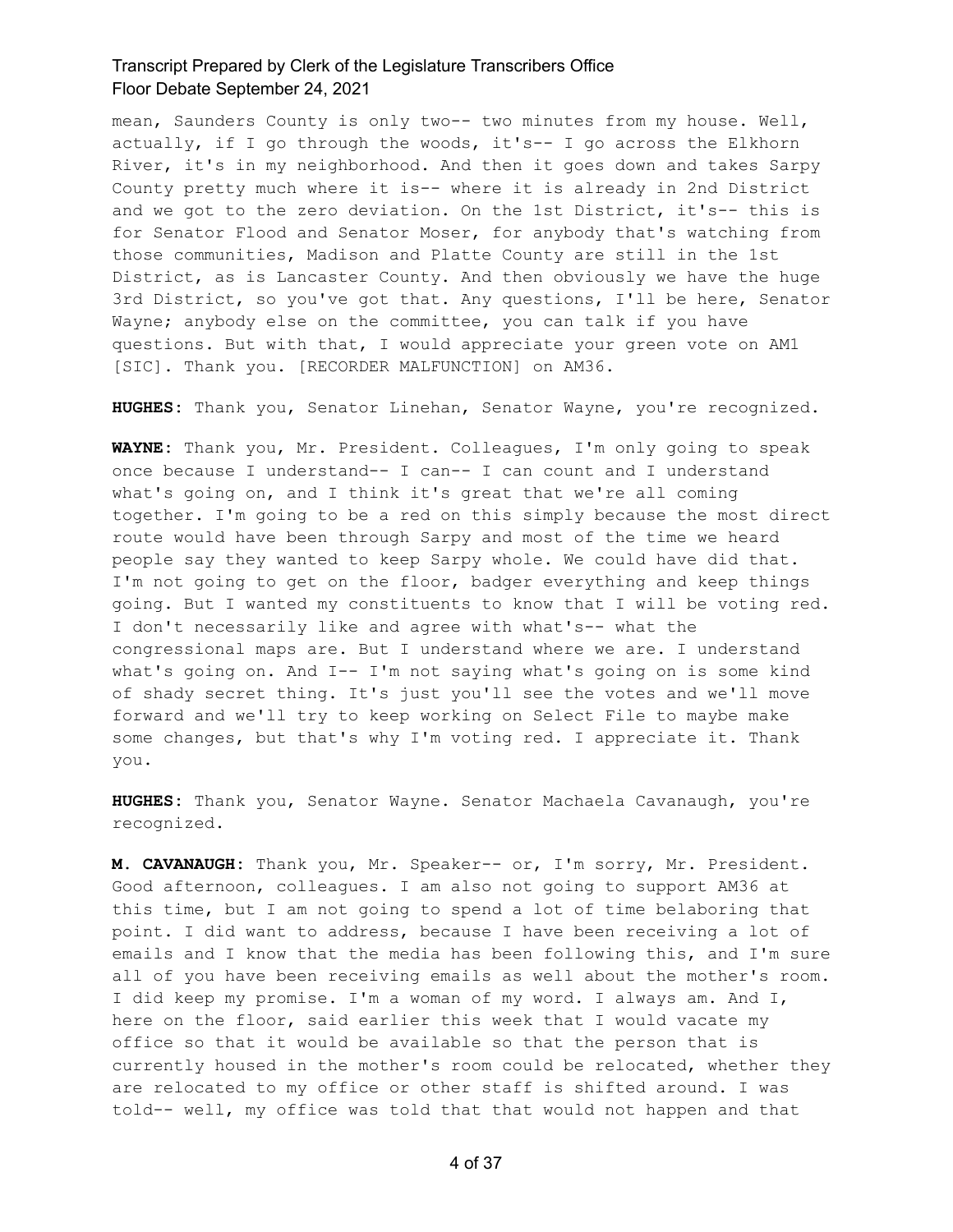the mother's room will not be reinstated at this time. So I just wanted to make sure that everybody was aware of the situation as it unfolds. Thank you.

**HUGHES:** Thank you, Senator Cavanaugh. Seeing no one else in the queue, Senator Linehan, you're welcome to close on AM36. Senator Linehan waives closing. Colleagues, the question before us is the advancement-- or the-- the adoption of AM36 to LB1. All those in favor vote aye; all those opposed vote nay. Have you all voted? Record, Mr. Clerk.

**CLERK:** 30-- 38 ayes, 8 nays, Mr. President, on the adoption of Senator Linehan's amendment.

**HUGHES:** Thank you.

**CLERK:** I have nothing further on the bill, Mr. President.

**HUGHES:** Thank you, Mr. Clerk. Senator Linehan, you're welcome to close on LB1. Senator Linehan waives closing on LB1. Colleagues, the question before us is the advancement to E&R Initial of LB1 as amended. All those in favor vote aye; all those opposed vote nay. Have you all voted? Record, Mr. Clerk.

**CLERK:** 36 ayes, 10 nays, Mr. President, on the advancement of LB1.

**HUGHES:** LB1 does advance. Colleagues, Speaker Hilgers, you're recognized.

**HILGERS:** Thank you, Mr. President. Just briefly, colleagues, we're still waiting on the amendment from L-- for LB3 and we're going to stand at ease for a few minutes so that the Redistricting Committee can Exec on the other two bills that I referenced, which will be the Board of Education and the Regents. So we'll just stand at ease for a little bit of time. Thank you.

**HUGHES:** Thank you, Speaker-- Speaker Hilgers. We are standing at ease.

**CLERK:** Redistricting Committee, you want to meet? Underneath-- Redistricting Committee will meet underneath the south balcony, Redistricting Committee, south balcony.

[EASE]

**HUGHES:** Speaker Hilgers for an announcement.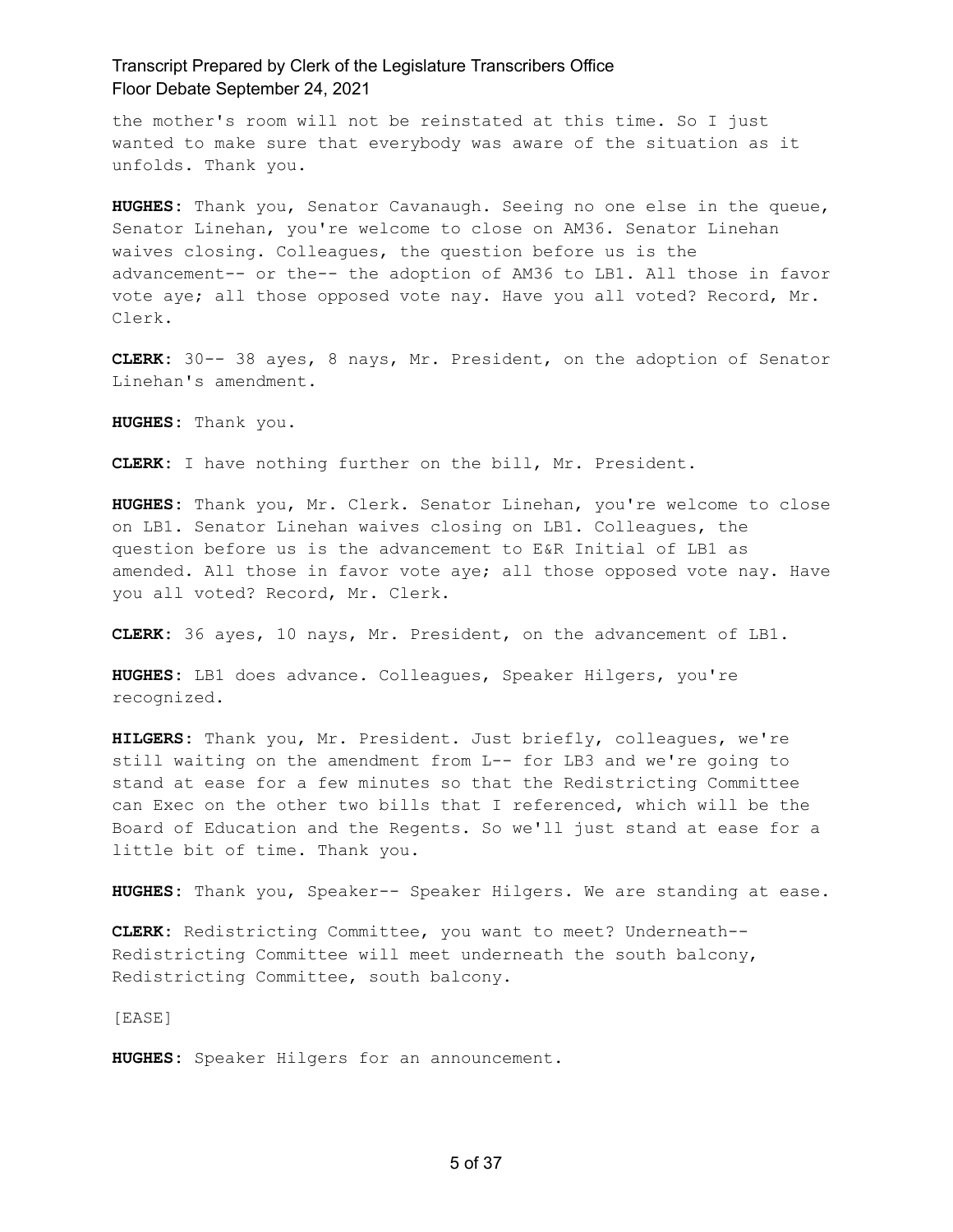**HILGERS:** Thank you, Mr. President, and good afternoon, colleagues. I appreciate everyone's patience as we work through the complex and time-consuming process of getting these maps up to the Revisors, getting the amendments drafted or bills and committee amendments, and then taken back down. We do have paperwork now for LB7, which is that-- which are the maps for the Board of Education, and so we're going to go a little out of the originally intended order and now do LB7, since we've got it. Thank you, Mr. President.

**HUGHES:** Thank you, Speaker Hilgers. Senator Walz, you're recognized.

**WALZ:** Thank you, Mr. President. Just very, very quickly, thank you for the time. I just wanted to let everybody know that today is former Senator, Senator Sara Howard's birthday. And I'm pretty sure it is a milestone birthday. So everybody just wish her a happy birthday when you see her. Thank you.

**HUGHES:** Thank you, Senator Walz. Mr. Clerk.

**CLERK:** Mr. President, first of all, I need to report that the Redistricting Committee has reported LB7 to General File with committee amendments attached. Mr. President, LB7 on the floor. It's a bill by the Redistricting Committee relating to boundaries for members of the State Board of Education, reported to the floor just now. There are committee amendments pending, Mr. President.

**HUGHES:** Thank you, Mr. Clerk. Senator Linehan, you're recognized to open on LB7.

**LINEHAN:** Thank you, Mr. President. Good afternoon again, colleagues. So LB7 is the State Board of Education redistricting plan. What we try-- what we have done is that the way the map was introduced, we didn't make any changes. But then when we looked at it, realized that you had four of the seats going into Douglas County. So without pushing anybody out of their seat-- nobody is getting moved out of their district-- we managed to-- I should say staff managed to find a way to get just three go into Douglas County; and then 2 is Sarpy County and south, there's Lancaster County is 1. Then you have number 3, which goes a little bit into actually what used to be my district, it's now going to be Senator Walz's district. And 6 and 5 and 7 make up the rest of the state. And clearly, because as we can tell how difficult this is, if there are hiccups here, we can fix them between now and Select. So with that, I'd appreciate your green vote on the amendment.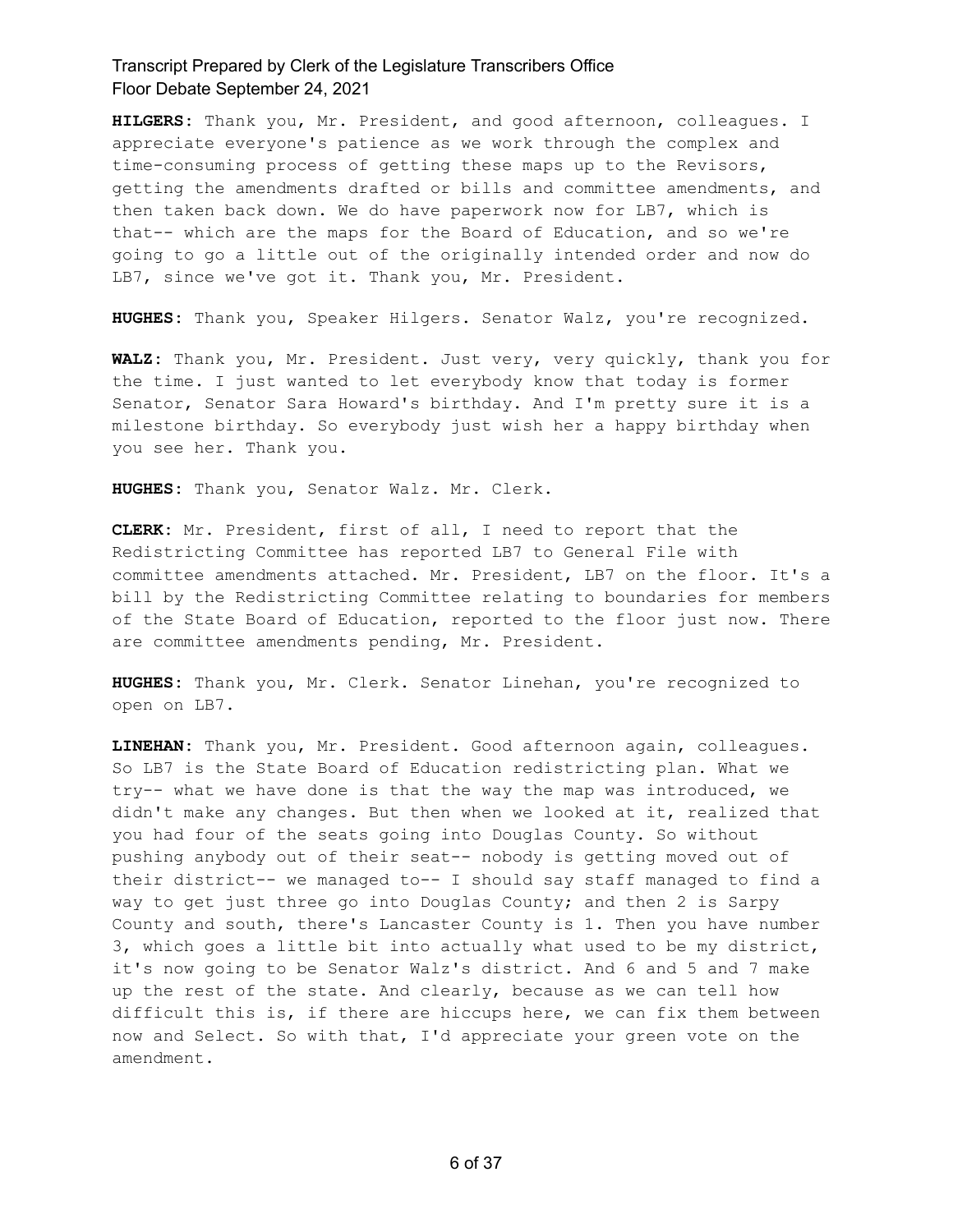**HUGHES:** Thank you, Senator Linehan. As the Clerk stated, there are amendments from the Redistricting Committee. Senator Linehan, as Chair of that committee, you're recognized to open on the amendments.

**LINEHAN:** I just talked about the amendment. So I don't-- I think that will suffice for the thing.

**HUGHES:** Thank you, Senator Linehan. Proceeding to the queue, Senator Wayne, you're recognized.

**WAYNE:** Thank you, Mr. President, and thank you, colleagues. Thank you to the Redistricting Committee. Again, we heard a lot of feedback after the initial maps were presented. With that feedback, one of the things was the state board and-- the State Board of Education and the Board of Regents always mirrored each other. And now I kind of know why, because after you spent so much time doing Congress in the Legislature, since they are equally number divided, it's just like one last map, one less map to do. But after the feedback, it is, it is relevant that we move one of those districts out because it doesn't harm anybody and give more Nebraska a voice to make sure that they're heard on the State Board of Education. There is going to be one slight modification to the map that you all have in front of you. If you look at L-- in Douglas County, LD2 and 4, I mean, 8 and 4, I believe. So 4 is going to run north and south on 72nd Street, but there is a part of south that picks up almost to 84th Street. That's actually in the Westside, almost into the Ralston area. And so we are going to move that or-- and Senator Linehan had agreed, on Select, we're going to move that more to the middle. So then that person would represent all of OPS and it will be consistent. And then the next person, who's on the west of that person, west side of that person, would actually represent Westside in the entirety, instead of having two board members. So it will track better with the actual school boards in that area. So that, so nobody's caught off guard on Select, that is what we will be doing. If you have any more suggestions or thoughts, please get back to us by Sunday at noon or something like that on Sunday so we can go in the map room and try to get things done on Monday for Select. Thank you.

**HUGHES:** Thank you, Senator Wayne. Seeing no one else in the queue, Senator Linehan, you're recognized to close on the committee amendments. Senator Linehan waives closing. Colleagues, the question before us is the adoption of AM33. All those in favor vote aye; all those opposed vote nay. Have you all voted? Record, Mr. Clerk.

**CLERK:** 43 ayes, 0 nays on adoption of committee amendments.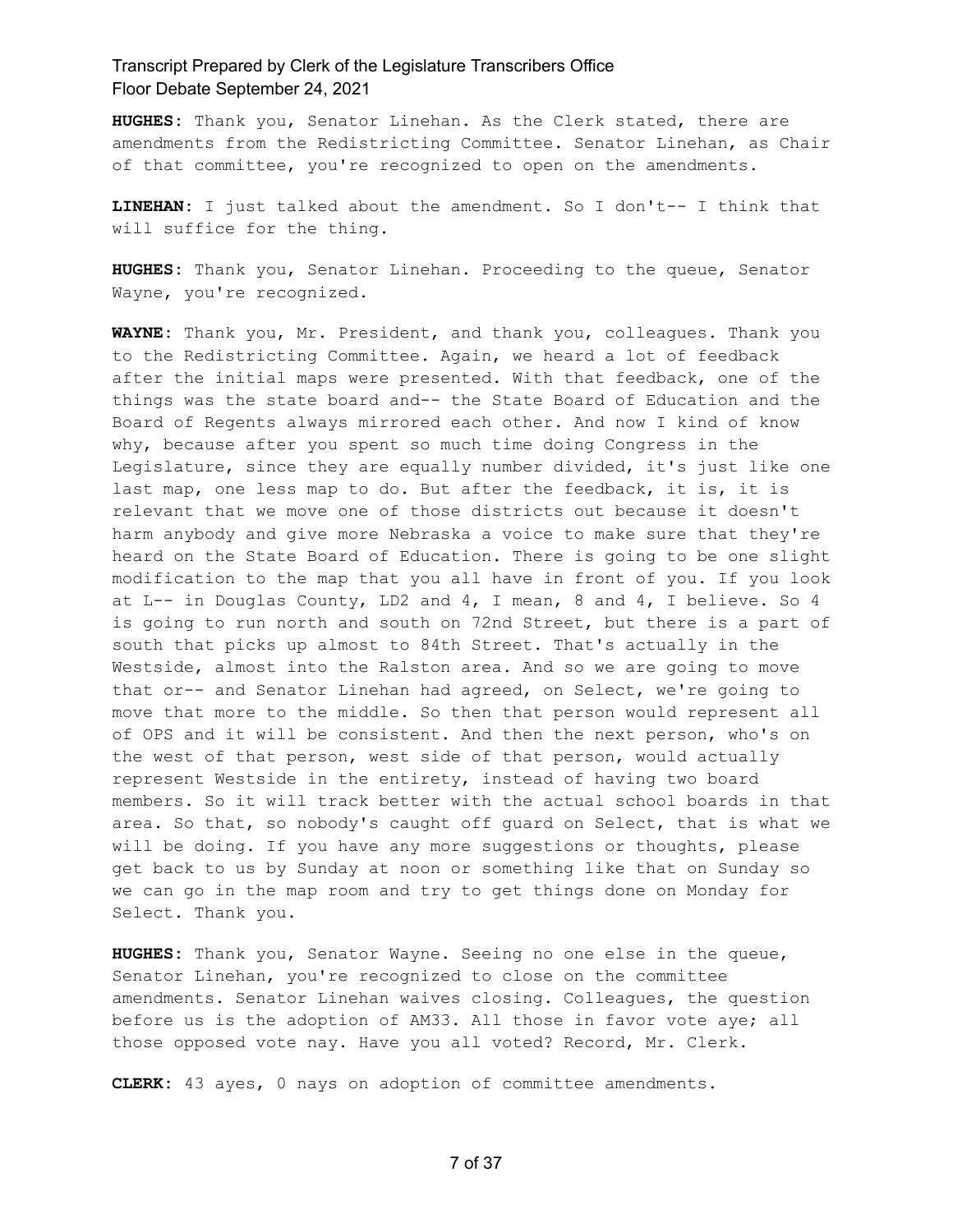**HUGHES:** AM33 is adopted.

**CLERK:** I have nothing further on the bill, Mr. President.

**HUGHES:** Senator Linehan, you're welcome to close on LB7 as amended. Senator Linehan waives closing. Colleagues, the question is the advancement of LB7 to E&R Initial. All those in favor vote aye; all those opposed vote nay. Have you all voted? Record, Mr. Clerk.

**CLERK:** 43 ayes-- excuse me, 44 ayes, 0 nays, Mr. President, on the adoption of the motion to advance the bill.

**HUGHES:** The bill advances. Next item, Mr. Clerk.

**CLERK:** Mr. President, first of all, LB8 introduced by the Redistricting Committee has been reported to General File with committee amendments attached. Mr. President, LB8, offered by the Redistricting Committee, it sets the district boundaries for members of the Board of Regents of the University of Nebraska, introduced on September 13. At this time, I have committee amendments pending to the bill, Mr. President.

**HUGHES:** Thank you, Mr. Clerk. Senator Linehan, as Chairman of the Redistricting Committee, you're welcome to open on LB8.

**LINEHAN:** Thank you, Mr. President. So I agree with Senator Wayne that I understand now why these maps weren't-- have been generally all drawn the same way. But we had the same issue with the Board of Regents, where you had four, four districts reached into the Omaha– and I don't mean metro area, they reached into Douglas County. So in the map that we're-- that was, we amended that map this morning in Exec, so now three districts reach into Douglas County. The Platte, the northeast corner of the state does-- no longer does. And then you have a district in Lincoln, a district in the southeast part of the state, a district kind of in-- not in the middle-- east of the middle, which includes Kearney and UNK is 6. And then we have the rest of the state, which is very important, Panhandle, southeast corner is District 7. So– and importantly, all incumbents remain in their districts. So I would ask for your green, ask for your vote when we get the amendment. I'm sorry I keep doing this. Thank you.

**HUGHES:** Thank you, Senator Linehan. As the Clerk stated, there are amendments from the Redistricting Committee. Senator Linehan, you're welcome to open on AM39.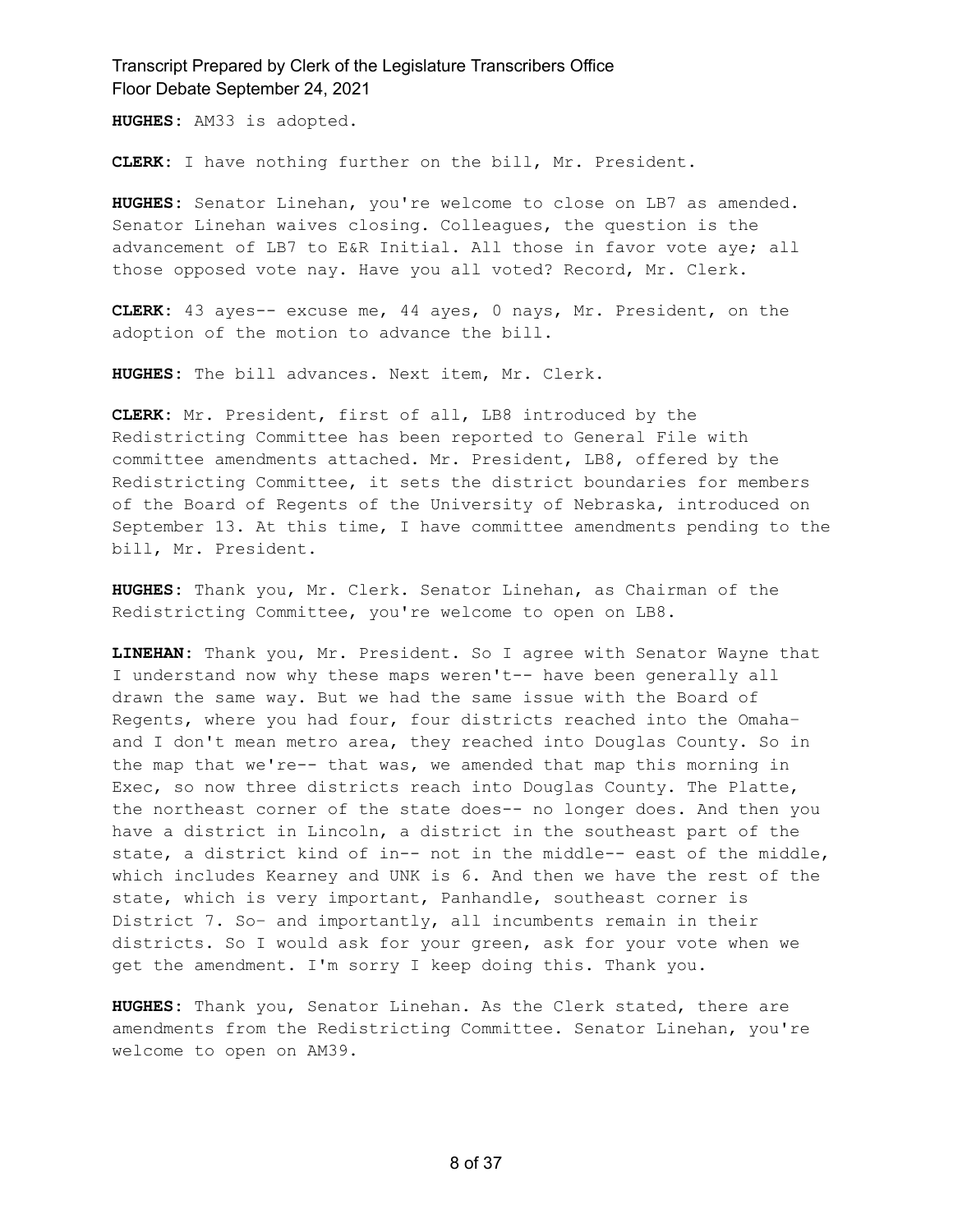**LINEHAN:** Thank you. So I just described the amendment, so I would like a green vote. I would appreciate it very much. I think, so would the committee, all of us, appreciate a green vote on AM39 and then a green vote on LB8. Thank you. And again, just like we said on the state school board, if there's anything found over the weekend, if you would let us know by noon on Sunday, that would be very helpful. Thank you very much.

**HUGHES:** Thank you, Senator Linehan. Discussion is now open on AM39. Senator Erdman, you are recognized.

**ERDMAN:** Thank you, Mr. President. I just received a copy of the map for regents, and it's very difficult for me to understand where those lines are. There's not one county designation on the map. So I, I would assume that what one must do is find a map with the county designations and then try to pick that up to see where-- where those lines go and what counties are included or what counties are excluded. That-- this is a poorly done map. I would think that if they want us to make a decision that we ought to be able to tell which counties are in and which counties are out. Thank you.

**HUGHES:** Thank you, Senator Erdman. Seeing no one else in the queue, Senator Linehan, you're welcome to close on AM39.

**LINEHAN:** And I should have pointed this out. I'm sorry, I did not. That's on me, that the maps that are attached, that have the counties outlined, I believe. OK, I don't know if they do. If they don't-- some of them do. Here's the deal. I'm going to stick up for LRO here a little bit. This is really hard and they are trying really hard. So I think that their districts, they do have the counties on the ones attached, but I understand that it would have been better if the state map-- I get that, it would have been better if the state map had had counties. And hopefully 10 years from now somebody is keeping a book and explain all the things that can go wrong with redistricting. Thank you. So I'd appreciate your green vote on AM39 and LB8. Thank you.

**HUGHES:** Thank you, Senator Linehan. Senator Wayne, you're recognized.

**WAYNE:** Thank you, Mr. President. The counties on the board region maps are visible. You have to look very carefully because they're in red, and when you copy them on our copier-- and by the way, we only have one copier, color copier in this entire building. So when you make a copy, they're a little lighter. That's the issue that you're running into, but they, they are on there. Thank you, Mr. President.

**HUGHES:** Thank you, Senator Wayne. Senator Clements, you're recognized.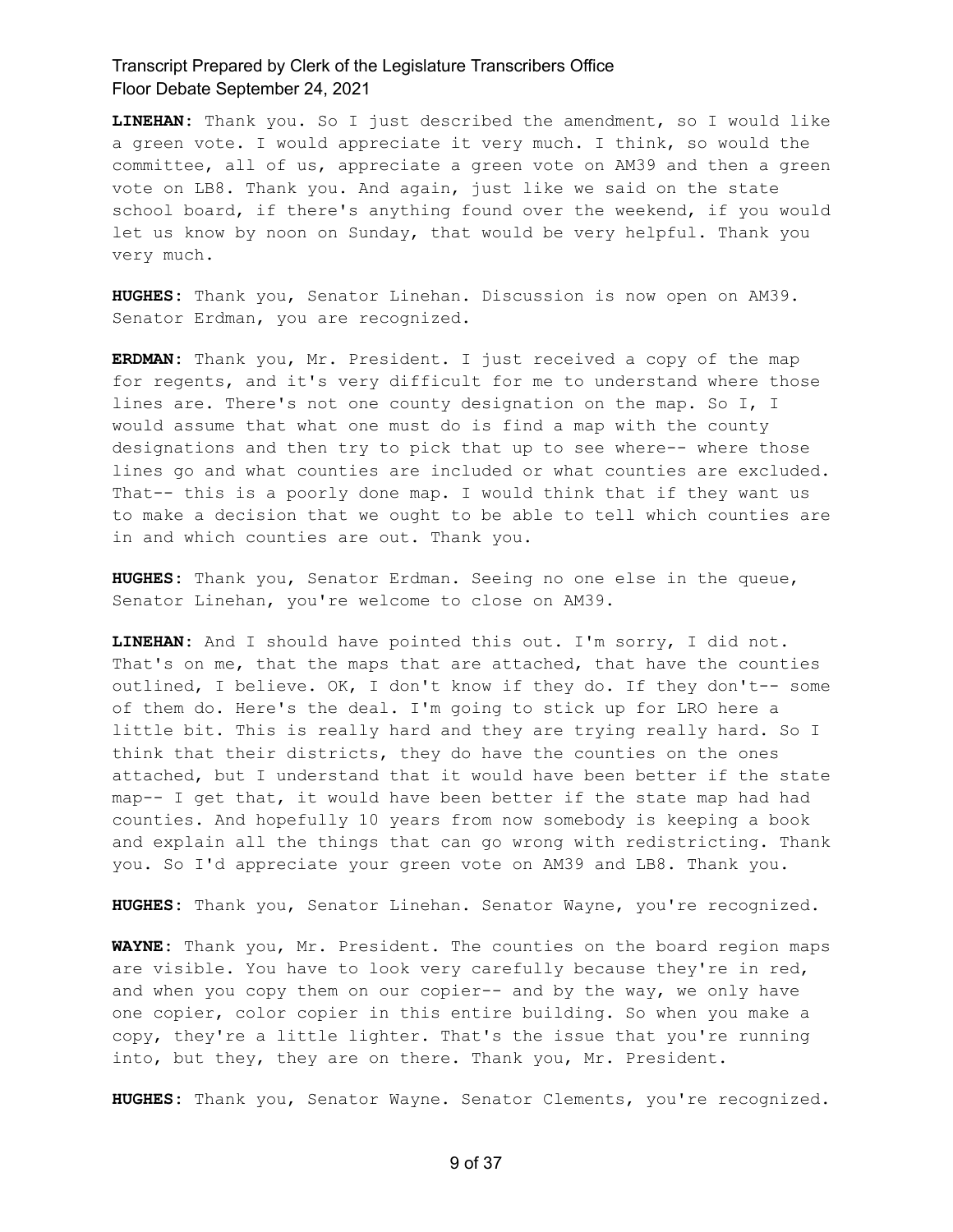**CLEMENTS:** Thank you, Mr. President. Would Senator Linehan yield to a question?

**HUGHES:** Senator Linehan, will you yield?

**LINEHAN:** I'll yield with no guarantee of knowing the answer.

**CLEMENTS:** I'm comparing the State Board of Education map I've received and the Board of Regents maps. They differ. Do they differ?

**LINEHAN:** They do differ because the Board of Regents incumbents and the State Board of Education incumbents do not live in the same house or even in the same town.

**CLEMENTS:** OK, well, in your opening you were talking about how it's so much better to make them match. But I didn't hear any discussion that they didn't match, but maybe I missed that.

**LINEHAN:** They don't match anymore.

**CLEMENTS:** Yeah, they don't match by quite a bit. I see District 6 goes all the way from the Kansas border to the South Dakota border for the Board of Regents, much narrower and taller. And then where, and where I live on the Board of Education, District 2 did not used to have Sarpy County in it, but now it does. And but then it had-- it excludes counties that wrap around Lancaster. Is that, that how the change was done for District 2, adding Sarpy and then subtracting what had to come off of that? And I'm talking about Board of Education map.

**LINEHAN:** OK, Board of Education. OK, I'm sorry. I was looking Board of Regents. So your question is?

**CLEMENTS:** Did District 2 use to have Sarpy in it? I'm pretty sure it--

**LINEHAN:** It still has Sarpy.

**CLEMENTS:** No, it did not. Currently does not.

**LINEHAN:** Yeah, it does.

**CLEMENTS:** It does? OK. OK, just that the district grew enough that it had to exclude a number of counties that used to be in all the way south and around apparently.

**LINEHAN:** I think I can-- can I address that question, I think?

**CLEMENTS:** Yes.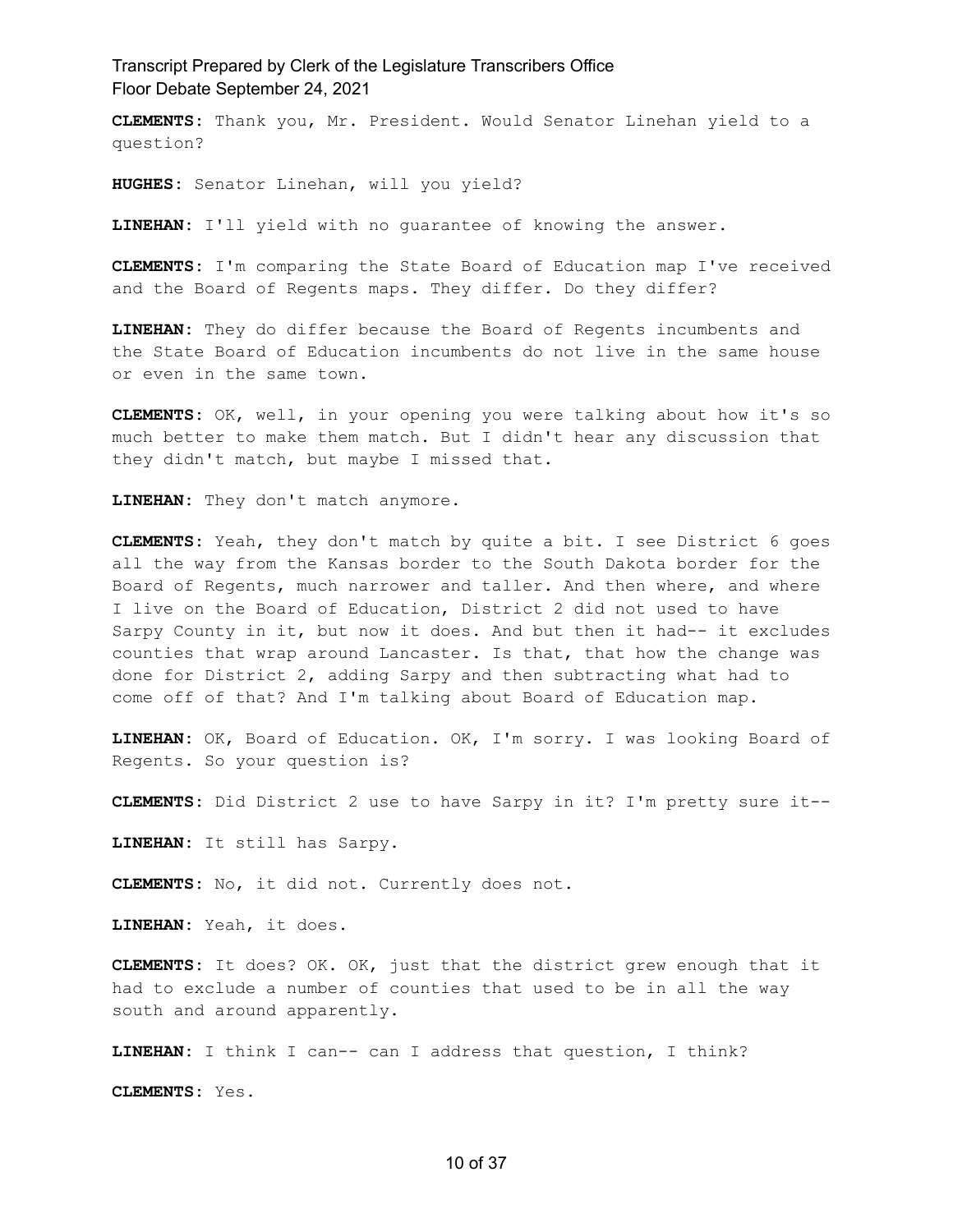**LINEHAN:** So one of the incumbents lives in Sarpy County. So you didn't have to go into Douglas County.

**CLEMENTS:** Oh, excuse me. I currently live in District 5 State Board. And, you know, so I'm getting, Cass County is getting kicked out of 5 and it's now in 2. That's what it is. And District 5 has moved to the south border for State Board of Education. And I'm very sure that I have been in District 5, but I don't have the current map with me, but that's what I'm thinking. And so when we look at the Board of Regents, District 5 for Board of Regents still includes Cass County, where I live. And that looks much more like how the current state board is. So I see there was quite a bit of difference in the way District 2 and 5 changed from Board of Regents and State Board of Education. And I think that answers my question, because District 5 is-- Board of Regents looks like the same, almost the same as it is now. State Board is what has changed. Since I only got these two minutes ago, it was hard to form a good question, but I think I've figured it out just brainstorming. So thank you, Mr. President.

**HUGHES:** Thank you, Senator Clements and Senator Linehan. Seeing no one else in the queue, Senator Linehan, you're welcome to close on AM39. Senator Linehan waives closing. Colleagues, the question before us is the adoption of AM39. All those in favor vote aye; all those opposed vote nay. Have you all voted? Record, Mr. Clerk.

**CLERK:** 46 ayes, 0 nays, Mr. President, on the adoption of committee amendments.

**HUGHES:** AM39 is adopted. Discussion is now open on LB8. Seeing no one in the queue, Senator Linehan, you're welcome to close. Senator Linehan waives closing. Colleagues, the question before us is the adoption of LB8-- or the advancement of LB8 to E&R Initial. All those in favor vote aye; all those opposed vote nay. Have you all voted? Record, Mr. Clerk.

**CLERK:** 47 ayes, 0 nays, Mr. President, on the advancement of LB8.

**HUGHES:** LB8 is advanced. Colleagues, we are going to stand at ease a little bit, for a little bit, again, waiting on some paperwork to come down. Senator Wayne, you are recognized.

**WAYNE:** Thank you, Mr. President. Colleagues, I just realized I will never probably get the chance to do this again because we're never here in September. So I am going to engrain forever in the record that today is my son's birthday. He turns three, and his name is Justin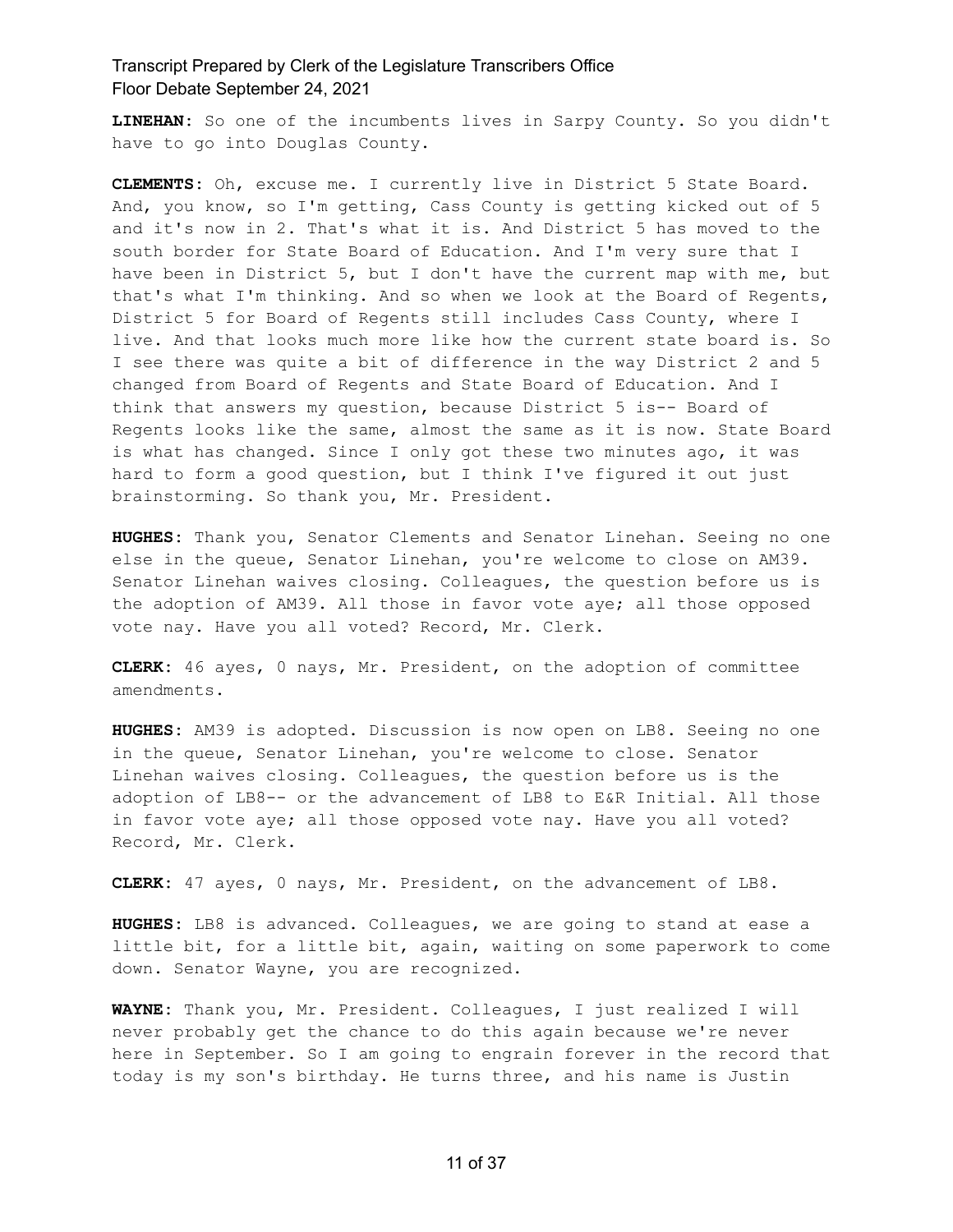Thomas Wayne, Jr., so he hopefully will do a lot better than me. And with that, it's in the record. Thanks.

**HUGHES:** Thank you, Senator Wayne. Colleagues, we will continue standing at ease. Senator Aguilar, you're recognized.

**AGUILAR:** Thank you, Mr. President. I just wanted to share with our colleagues while we have a minute here, making sure you all understand we just finished-- or are about to finish a very complicated process and we did it by negotiation. Now, there's no reason we can't do complicated legislation the same way, through negotiation. It works. Quite honestly, we don't need a filibuster. We can work things out if we work together as a group, just like we did on this process. Thank you, Mr. President.

**HUGHES:** Thank you, Senator Aguilar. We are still at ease. Senator McCollister, you're recognized.

**McCOLLISTER:** Thank you, Mr. President. Point of personal privilege. Thank you, Mr. President. We're passing out a sheet that shows the population in our Nebraska prison system. And as you will see, in 1980, we had 1,402 people on our prison system. And now in 2021, there's 5,596, 5,596. That's a lot more people in our prison system. Why did that occur, we may ask? Well, I would contend that three strikes you're out, they throw away the key after you've offended, that kind of strategy and sentencing practices have brought so many people in our prisons. The marijuana laws that we have, in which they compound the single possession of marijuana with all other kinds of offenses. That is why we have so many people in our prison system that shouldn't be there. My bill, LB269, would add all parole-eligible committed offenders who have been incarcerated for more than 30 years to the Parole Board's annual record review. We should also require the board to annually publish a list of committed offenders who are 60 years and over and have been convicted of nonviolent offenses that have a high-risk medical conditions or could be considered for early parole. We-- when I presented this bill to the Judiciary Committee, it received zero opposition testimony and zero letters of opposition submitted to the committee to be read into the record. In 2017, ACLU article asserted that 63 percent of prisoners in Nebraska are nonviolent offenders. We need to do something in our prison system, colleagues. There's no excuse. We are complicit with the administration in not doing something to deal with this. And I hope that this year, in the next session, we can deal with this in a positive way. Thank you, colleagues.

**HUGHES:** Mr. Clerk, for items.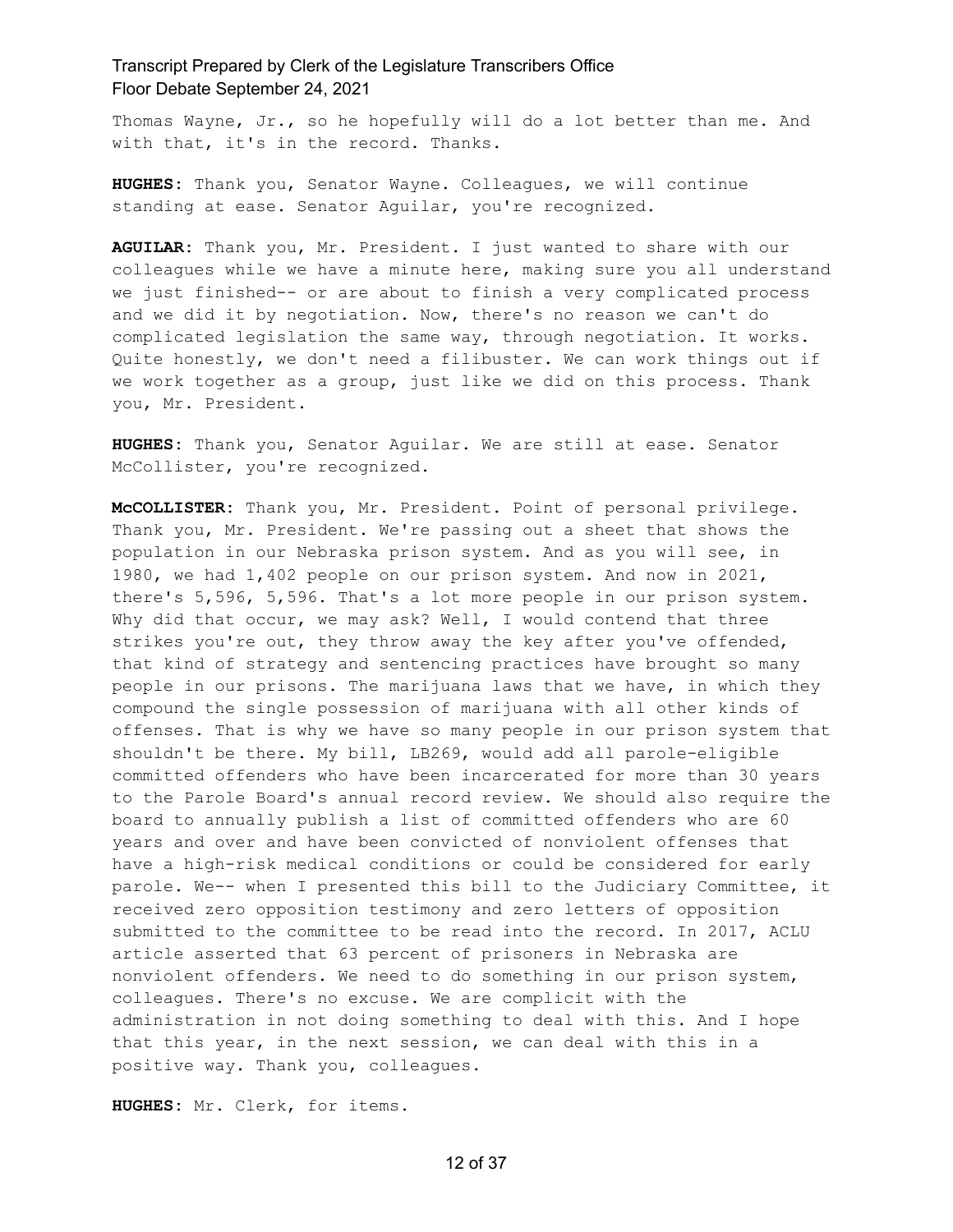**CLERK:** I have no items at this time, Mr. President.

**HUGHES:** Next item.

**CLERK:** Mr. President, the next item, LB3 introduced by the Redistricting Committee. It's a bill for an act to set the district boundaries of the legislative districts by the adoption of maps by reference. The bill has been discussed as recently as, I believe, Monday, September 20, thank you. At this time, Mr. President, Senator Hughes, you had a reconsideration motion pending. I understand you wish to withdraw. Mr. President, Senator Hansen has pending AM26. Senator Kolterman, you need to agree, since we had adopted yours-- you want to withdraw? Senator Hansen, withdraw. Mr. President, then the next amendment I have is by Senator Wayne, AM37.

**HUGHES:** Senator Wayne, you're recognized to open on AM37.

**WAYNE:** Thank you, Mr. President. And thank you, colleagues. First, we were trying to decide how we would signal to the world that we came to an agreement. We couldn't light off black smoke or white smoke, they wouldn't let us burn a fire up at the top of the-- while the construction was going on. So we have decided that we are going to allow Trevor to sing "No Didditty [PHONETIC]" in the Chamber for karaoke. We're working with Patrick to get that done. In all honesty, guys-- in all honesty, colleagues, I really appreciate everybody's willingness to talk, to compromise, to fight for their districts, to make sure that we understood those districts. And I want to give a special thanks to the Redistricting Committee and the amount of work that they put in. Special thanks to Trevor and LRO for the number of hours that they put in. But I am going to take a few minutes to give some background on why things happen. So before getting into my proposal, I want to remind the Legislature we adopted LR134, and in that LR134 we said it's important not only to follow, follow the Constitution, but to-- districts should follow county lines whenever practical. Districts should be compact and contiguous, the boundaries must be easy identifiable to voters, allow the preservation of the core, coincide with city and villages. And one we added this year, which is actually one of the more difficult ones, but one of the most important ones, was to preserve the communities of interest. District boundaries should also not be established with the intentions of favoring one political party or one political group over another. And in fact, no consideration should be given to the political affiliation of registered voters, demographic-- demographic information other than population, district boundaries, which would result in unlawful dilution of the voting strength of any minority shall not be established. And we tried to create equal districts that are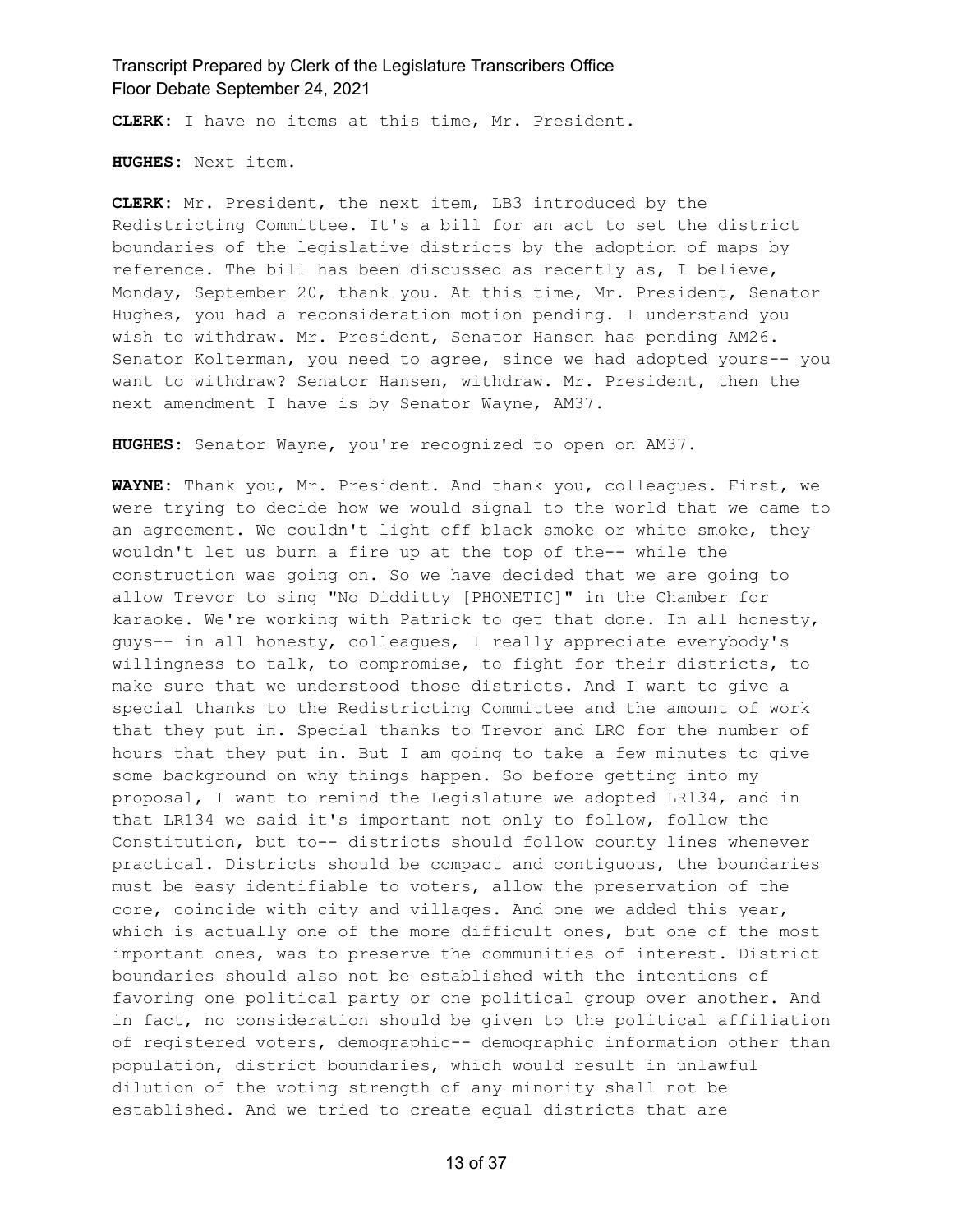substantially equal in population. So here is the background, and I need to read this in the record for many reasons. And the 2020 census revealed that Nebraska population has shifted heavily from the west to the east, and this is made clear by the legislative districts that have seen the highest gain and losses in population since 2010. Four districts in the western suffering the most population loss: LD47, LD42, LD44 and LD43. Anywhere from 15 percent in LD47, 13 percent in LD42, 13 percent in LD44 and 11 percent in LD43. Meanwhile, in western Douglas and Sarpy County, LD39 gained 48.7 percent. Gained LD-- I'm sorry, LD39, yeah. LD49 gained 31.1 percent and LD10 gained 30 percent. In light of these significant shifts, in order to ensure that we have the following-- we meet the following redistricting criteria that we have already adopted across the entire state, the committee agreed that we must move one legislative district from the areas from the least populated to areas to the most growth. Throughout conversations and multiple negotiations and throughout listening to the public on the three congressional district tour, we have, we have moved District 36 to the east. It was a difficult decision and is nothing personal against the Senator who was sitting there, but we heard the concerns from the original LB4 of moving Senator-- LD44 to the east and the number of representation east-- or I mean west of Kearney. We were also trying to figure out a way to make it work. We used a very similar criteria that was always used in the last 30 years looking at senators who at that time were not running, and 10 years ago who was term-limited and this year who were term-limited. Ten years ago, we used the same criteria and moved LD49, Senator Louden, to the Sarpy County area. That is the same criteria that we used when making the decision today. Under this plan, the highest population areas, western Sarpy and Douglas County, would gain a legislative district. We represented that Gretna, Springfield and Waterloo, we tried to put them in the same, but because of the community of interests, Waterloo was not added, but Gretna and Springfield would have a legislative district. We tried to maintain counties by making sure many counties were not split in the process. We also looked at the community of interests from the reservation perspective and made sure that areas were not split. Lancaster County went under similar observations and criteria checks, and you'll notice some of those changes on the map in front of you. The point of this and this background is that there was significant population shift. There was multiple hours, days of talking to multiple Senators to make sure their community of interests was heard and trying to preserve the best we could. The maps you've seen before you, we are open to more suggestions. We are looking for those suggestions to be turned in by noon on Sunday, but we have conceptually in front of you a solid agreement to move forward. Not everybody gets what they want. Not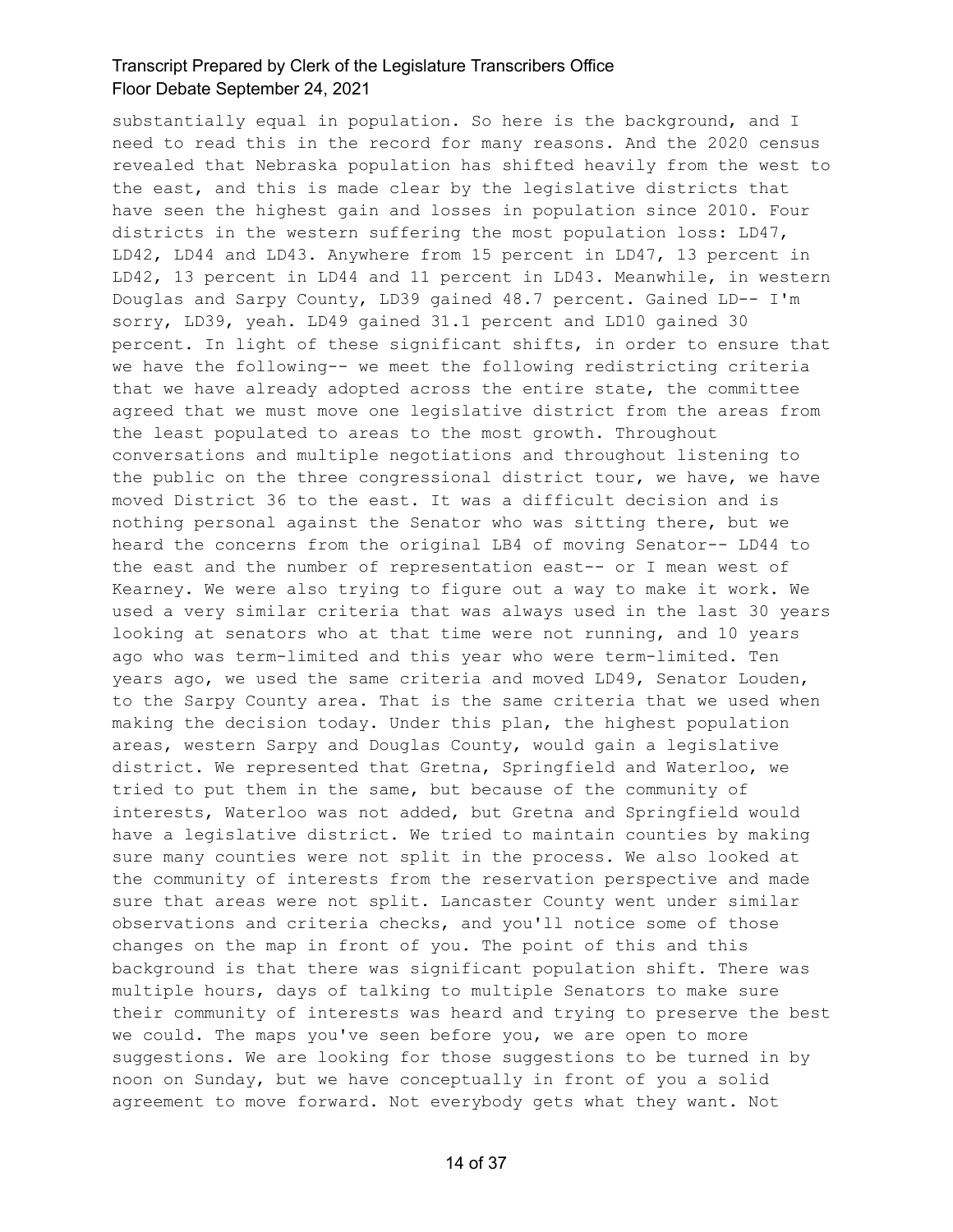everybody loses what they have. It is what's best for Nebraska. And I want to point out, while most states decided to punt this issue to next year, while many states decided they might not even take it up until the fall of next year, Nebraska decided to lead the way. We decided to buckle down and get it done this year without having to cause confusions for our local political subdivisions, without having to call confusion to our communities on when elections will be. Because if we do not meet this deadline, we will have to talk about moving the primaries. Many states are doing that, causing huge voter confusion, and the process has already started. So I think we all should take a moment just to step back and realize that Nebraska is leading the way on this. And that is why I will ask for you to green vote on AM37. Thank you, Mr. President.

**HUGHES:** Thank you, Senator Wayne. Discussion is now open on AM37. Senator Kolterman, you're recognized.

**KOLTLERMAN:** Thank you, Mr. President. Colleagues, we've been through a tough time the last ten days. Leading up to today, there's been a lot of negotiations going on. I'd personally like to thank Senator Linehan and Senator Wayne and the rest of the committee that worked hard, very hard on this redistricting process. I think at the end of the day, as Senator Aguilar said, we can work together, we can come together and we can make progress and, and negotiate things. As this has been done, there's been partisanship, but at the end of the day, we all-- we are all coming together. But at this time, there's two, two senators that I think that need some special recognition, because they're both- they both, and they're from both different parties, but they're both very willing to negotiate and give up some. So Senator Wendy DeBoer, she's running for reelection, I assume, and her district probably changes as much as anybody's. And I think she deserves the credit for stepping up and saying, let's make this happen. And then the other person who's a very, very close friend of mine, he's a real statesman. He's actually merging his district with another district and giving up some-- a position there, Senator Matt Williams. I'd like to personally thank both of them, and I think they both deserve a real round of applause.

**HUGHES:** Thank you, Senator Kolterman. Senator Williams, you're recognized.

**WILLIAMS:** Thank you, Mr. President. I didn't expect a standing ovation before I even spoke. Usually those come when you're finished speaking, maybe. Thank you, colleagues. I appreciate having the opportunity to, to say some words about the legislative district that I have served. But more importantly, I would like to, again, as Senator Kolterman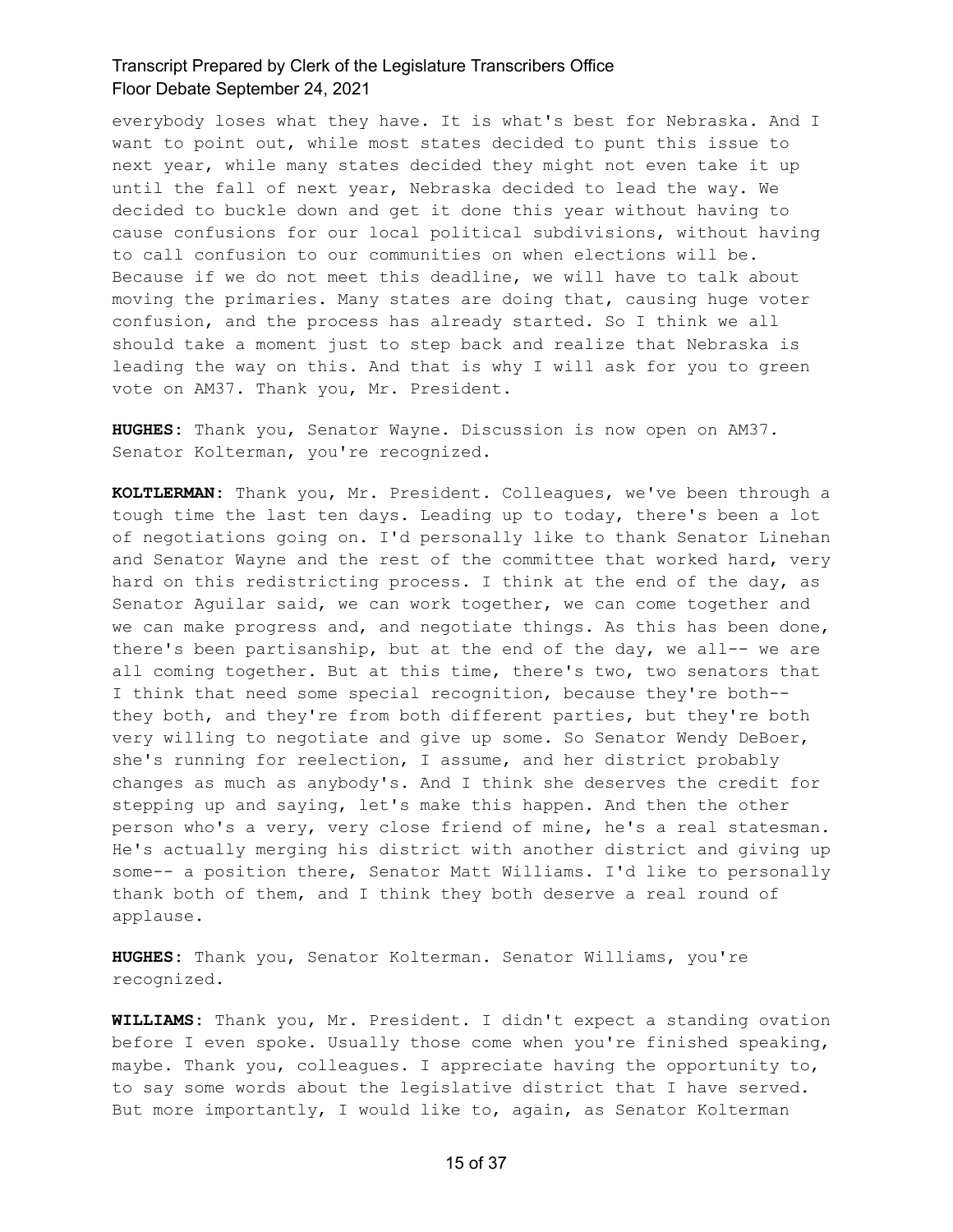mentioned, thank the Redistricting Committee, especially, Senator Linehan. And especially for a call that I received Sunday evening from Senator Linehan, which was very helpful and instrumental in me, in causing me to rethink some things and doing what I believe is clearly the right thing to do. You know, we make a lot of tough decisions down here. We sit around and do a lot of things. And I have a very dear friend who is a doctor of psychology that has written a number of books, and he has come to the conclusion that human beings will react in only one of three ways when faced with adversity. They will either quit or they will blame or they will step up and accept the responsibility of working together for positive change. We've seen-- I've seen the best and the worst in this group in the last week in here, and I choose to look at the best of this group, not the worst. So I appreciate those that have been willing to step up, not quit, not take your ball and go home, not say heck no to everything, those that have pointed fingers and said, it's going to be somebody else that's going to fix this, not my district. I'm proud of those that are willing to step up. In stepping up, there are three things that were of significant concern to me that were must-haves in this process. The first one is about the legislative district that I serve, that those counties that are dear to me and dear to themselves and have high-quality leadership are kept together in a form that would work for them and strengthen their ability to be anchor counties in the districts that they will serve now. Second thing was that this entire process had to be fair, balanced, and there had to be an agreement by both parties to come to the solution that we are looking at today with LB3 as amended by AM37. I would not be willing to do this if that had not happened. The third thing is that I think it is imperative that we do our best as senators to get this done in this special session and this time frame and not push this to January. I've talked to numerous people that are considering running for this body, and there's other people that are looking to be elected to other groups. And I think it's important that we give them the opportunity, the clarity of what's going to be happening, and that's what we are accomplishing. Those three things are happening here. I'm very proud of my legislative district, and I know each one of us as Senators feels that way. In my case, I've chosen to focus on the bigger picture than thinking about-- by thinking about the whole state, along with the constituents of District 36. In contemplating a solution, I concluded that what is most important in creating a District--

**HUGHES:** One minute.

**WILLIAMS:** --is that it leads to a strong representation for the current constituents. I believe LB3 accomplishes this goal. Custer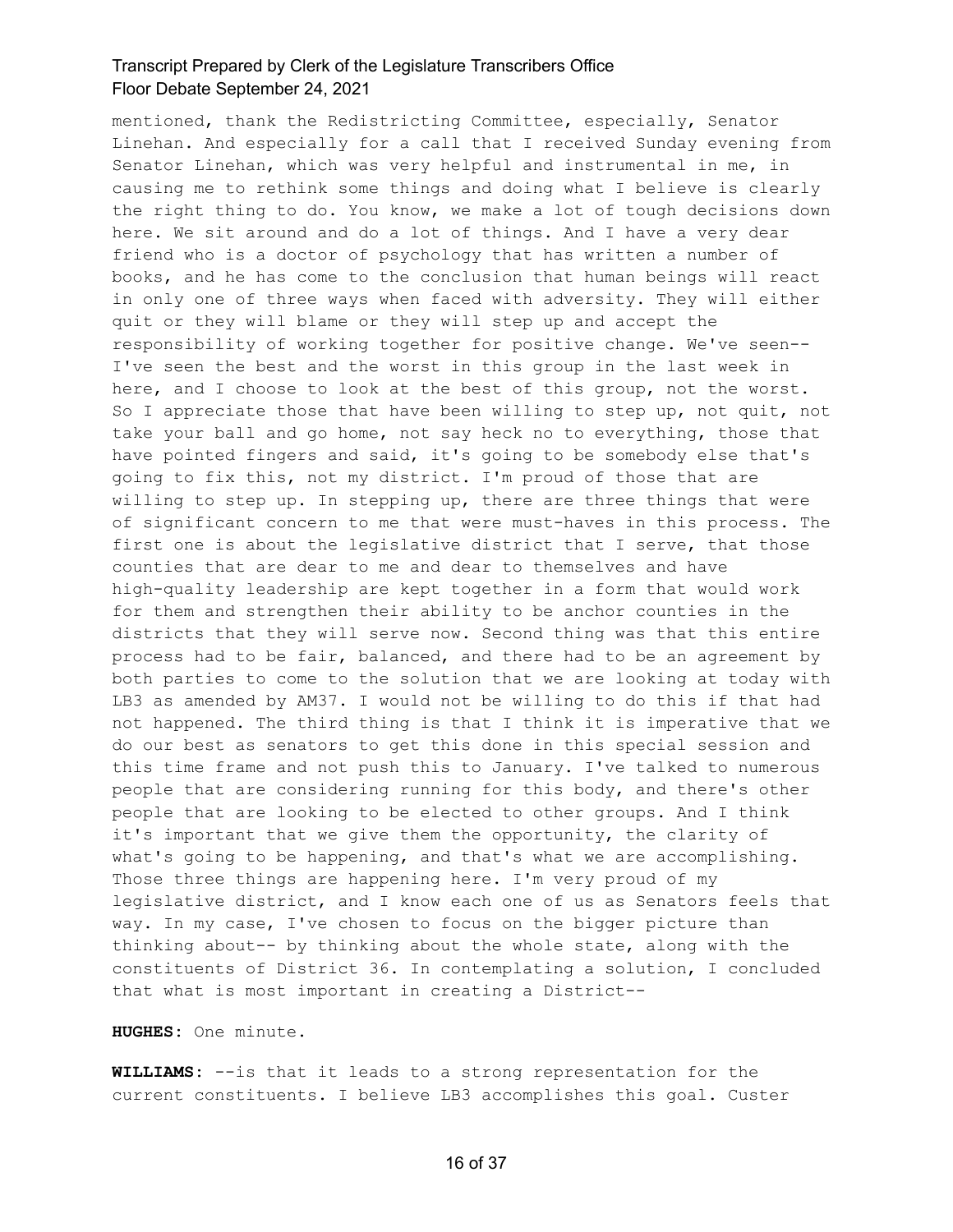County as a whole moves back to Legislative District 43 and becomes an anchor of that district. Dawson County remains whole and becomes the anchor of Legislative District 44. This clearly maintains commonality of interest. Buffalo County stays with counties of-- of commonalities for it. A wise person once told me that democracy only works when you're willing to engage in thoughtful compromise. As Senators, we are often faced with tough decisions. Do you make those decisions because they're popular, do you make those decisions because they're easy, or do you make those decisions because they're right? I'm making this decision because I believe it is the right decision for the state of Nebraska--

**HUGHES:** Time, Senator.

**WILLIAMS:** --and for my constituents. Some of you may question my decision.

**HUGHES:** Time, Senator.

**WILLIAMS:** Thank you, Mr. President.

**HUGHES:** Thank you, Senator Williams. Senator Groene, you're recognized.

**GROENE:** Thank you, Mr. President. I stand in opposition to AM37 and will not support it. I reluctantly support LB3 as written since that other amendment was withdrawn. We didn't need to give up another district in rural Nebraska. Senator Williams is too kind. We did not need to do it. LB3, as written, was the correct way to do it. We have disparities in occupations, weather, everything, LB24 [SIC], should have, as written, been the district chosen. It blended in well to the districts around it, it affected less area. I-- you know, the definition of peace, and everybody likes peace, is that somebody surrendered. I'm not willing to surrender. I'm not willing to forgo the support that rural Nebraska deserves. We continue to move things east and we say we, red, blue. But I continue to see in this body rural versus urban. I seen all economic development as the urban red and blue supported growth in eastern Nebraska, \$300 million for a hospital. I like to throw that example, \$50 million for a military base. And then my fellow Republicans every 10 years wring their hands and say why? We got to redistrict, we got to move things east. Well, we know the answer why. You didn't support us. You didn't support rural Nebraska like you could have for growth. You became parochial and it was about the east, and then it grows. I passed-- and this could easily wait. I'm telling you right now, there are people in Custer County and Dawson County throwing up their hands and saying,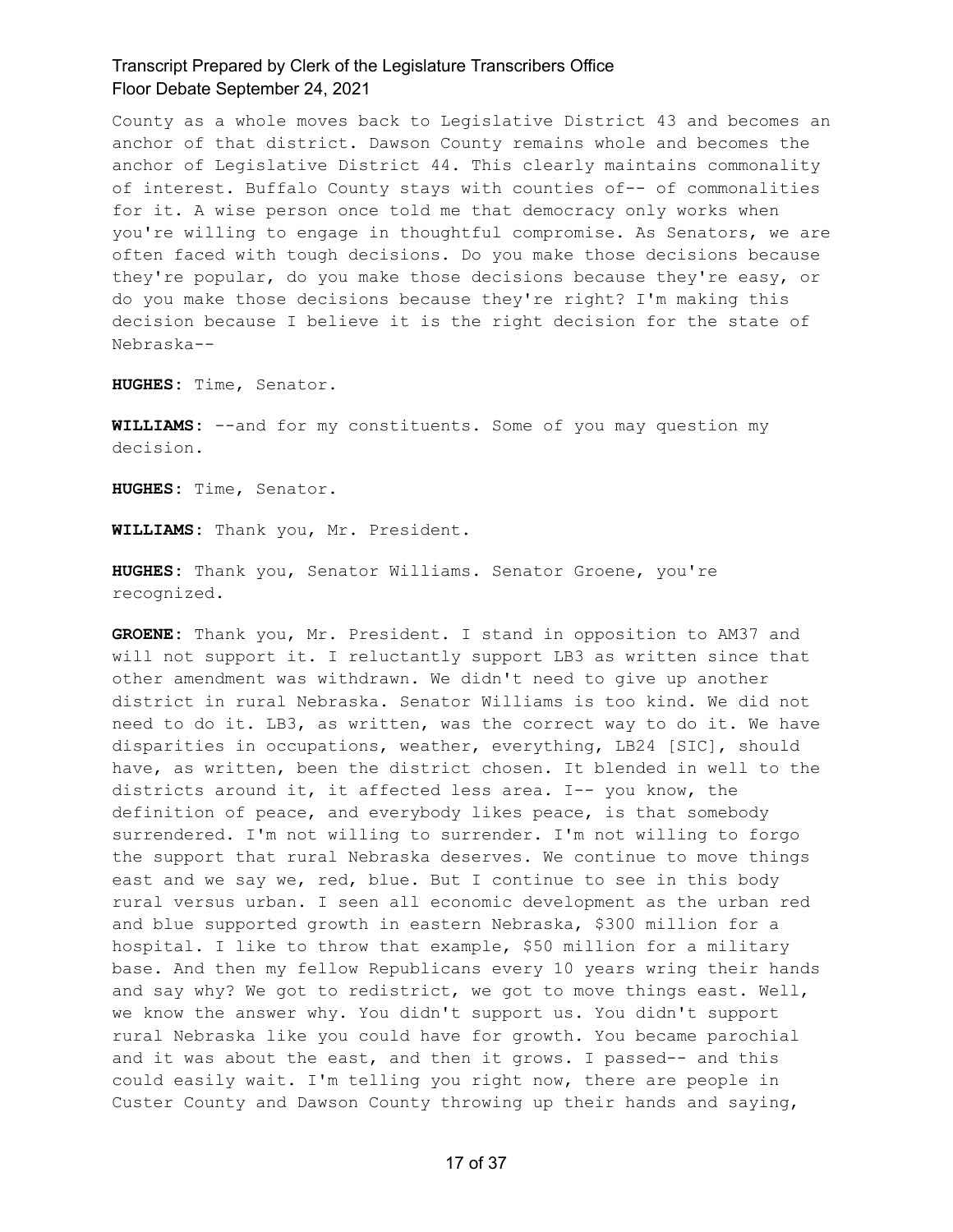what? What's going on down there? Nobody told me. Nobody let us reply that you gave up our district. You took our district, and we seen LB3 and we were saved. We were not thrown under the bus. Overnight, people in those districts, in that district don't exist anymore. They've been moved. And we're going to vote on it because we found peace. Somebody surrendered. I handed out a handout, where my staff and I took numbers off of the Secretary of State's. The first-- there's two spreadsheets, they're stapled together. The first one is voter registration, second-to-last column, the last column is the new Census Bureau numbers. And of course, one, two and three you can see is, is District 39, 49 and 10, Linehan, Day and DeBoer just happened to be the representatives there. Most registration, and they also have the largest population, so it makes a little sense. But then you go to the back end and I had made the comment about our Constitution and that they use the antiquated term "aliens" and nowadays we call them nonresidents, noncitizens, and it mentioned college students. We talk about zero deviations. Well, Senator-- legislative 7 has the high concentration of immigrants, resettlement immigrants, and it only has 16,600 registered voters versus the top one of 40,500. Then you look at the second one, that's the heart of the University of Nebraska, only 17,000, because--

**HUGHES:** One minute.

**GROENE:** --the Census Bureau counts students from North Platte, from Dawson County, from Custer County, and then we reapportion them as if they lived there, when they're actually registered back in North Platte. And we say, well we're-- there is one district in eastern Nebraska, an additional one because of these noncitizens and students. You already got a gift to eastern Nebraska and now you're getting another district. You took our kids, you took the immigrants-- and I'll talk later and finish this in another statement.

**HUGHES:** Thank you, Senator Groene. Senator Erdman, you're recognized.

**ERDMAN:** Thank you, Mr. President, and good afternoon. I listened to Senator Williams, so you will be able to determine whether I'm in the worst group or the best group. Won't be difficult for you to figure that one out. I'm opposed to AM37 and LB3. Senator Clements and Senator Bostelman worked tirelessly to draw a map. That map kept every core district whole, only divided 11 counties, and was a map that I could support because we didn't have to take Senator Williams' district. That, that map was never allowed to be circulated to all members of the body. So you have-- some of you have no idea what I'm talking about. They had 29 people supporting that amendment, that map. So what we're going to do is we're going to disregard a majority of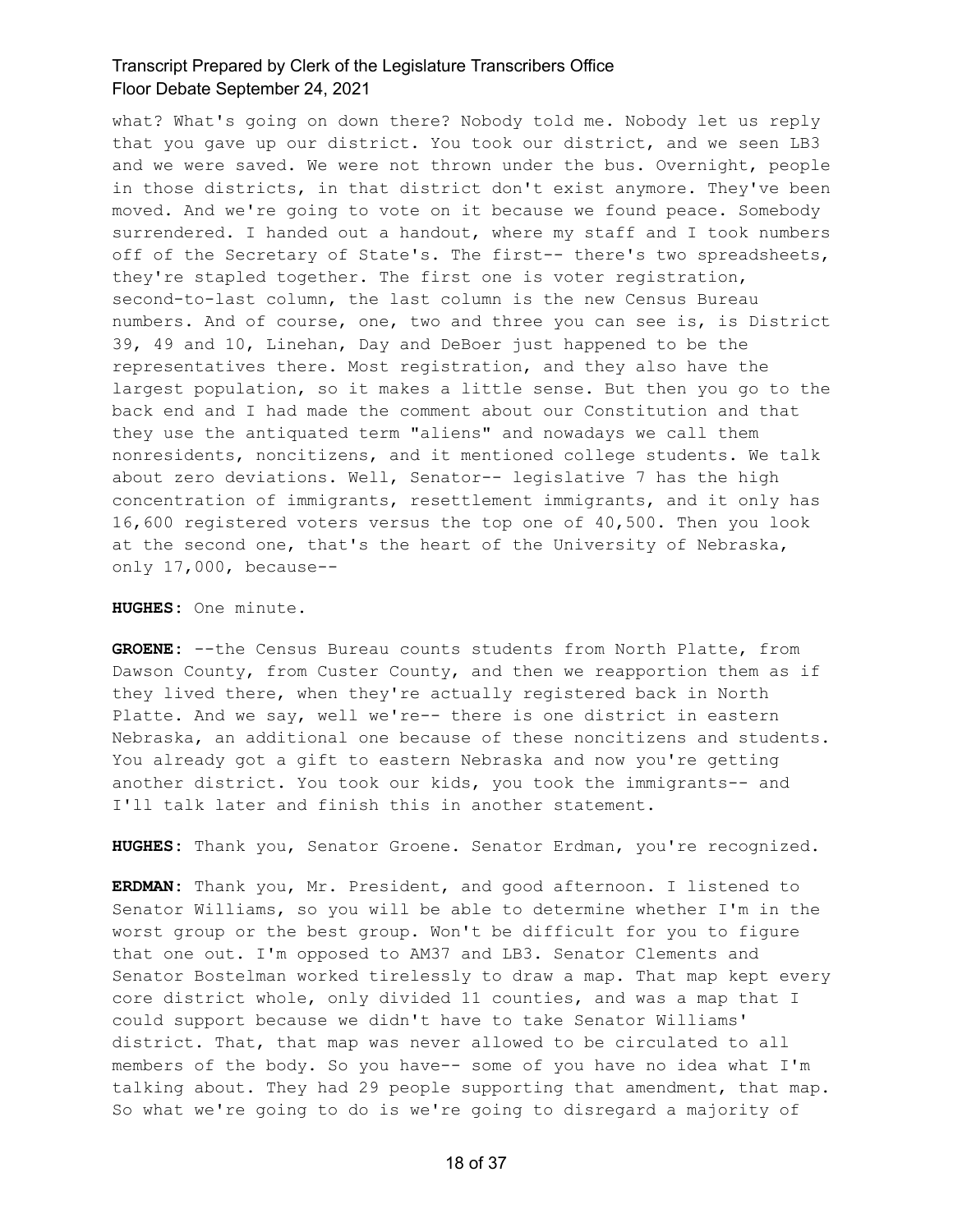the legislation-- Legislature that wants to do a certain map and they don't get a chance to even talk about that one. So we have heard and we hear it every time somebody stands up to talk, except me, we're nonpartisan. You heard Senator Kolterman say, they're both from different parties. Yesterday morning, I asked someone when I came in the building, what do you think of Clements and Bostelman's map? And they said, it creates four more Democratic districts. I thought we were nonpartisan. And then the Republicans say we have this many red districts. I thought we were nonpartisan. We have never been nonpartisan. So get over using that description, because it does not fit. So we say we had hearings in every congressional district. We had them way out west in Grand Island. Did we have any in North Platte or Scottsbluff or Ogallala or Broken Bow? Did we have any out west, where people who are disenfranchised with getting involved in the government because they live so far away? No, we didn't. But we lined them up down the street in Omaha to come in and testify because it's easy, they live there. So we whine about how many more people the eastern part of the state got. And so if you live in Senator John Cavanaugh's district, and it's two miles by three miles and there's 40,000 people, it's a lot easier to represent 40,000 people in six square miles than it is for Senator Brewer to represent 38,000 in 4,500 square miles. So we always talk about we want to protect the minority and those disadvantaged people, but when it comes to talking about allowing people from rural Nebraska that aren't-- that don't live in Lincoln an opportunity to get involved in government and have representation, we don't care about that. That map that Senator Clements and Bostelman put together was the map that we should be discussing today, but we're not. We're talking about LB3 that's going to be amended by AM37, which moves District 36 to Sarpy County. That is wrong. It's time for us as a Legislature to say once and for all, we need to be fair and honest about what we're doing. What we want to do is we want to move all of the authority, all of the power to the east and it's moving quite quickly. But you had a chance. You had an opportunity to give us a bone. You had a chance to throw us an opportunity to keep--

**HUGHES:** One minute.

**ERDMAN:** --the core districts. But now we don't get that. But we don't get to talk about Clements and Bostelman's map. We talk about what the Redistricting Committee put together, and it never considered that map. Twenty-nine votes they had, 29. And so when this gets to the end, if this goes all the way through and they've adopted this, this may pass and it may pass 48 to 1. Because I'm telling you right now, I'm not voting for cloture on this bill and I'm not voting for this bill. I don't care what form it comes in. If it takes a district out of the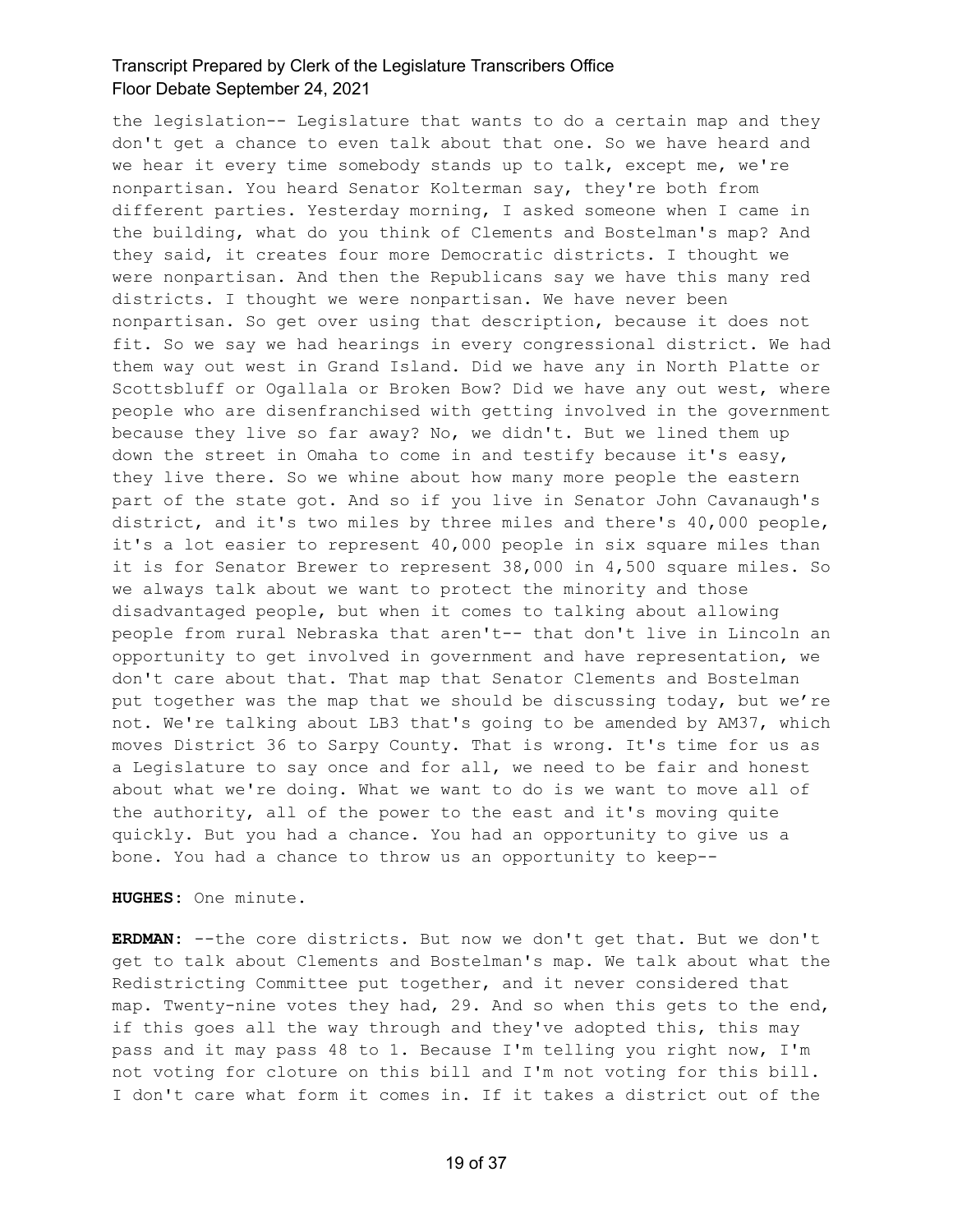rural part of the state, a core district that's been there for years, I'm a no. Thank you.

**HUGHES:** Thank you, Senator Erdman. Senator Machaela Cavanaugh, you're recognized.

**M. CAVANAUGH:** Thank you, Mr. President. Colleagues, I am going to share with you something that my sister Colleen [PHONETIC] shared in reaction to all of the stories that she was seeing on social media about the mother's room. And I think it's pertinent to this conversation, not just because about the mother's room, but also about what we are talking about here, about legislative districts and representation. People say things like, I would never vote for someone just because they are a woman or black or Latinx or Native or LGBTQ-plus. And I agree, identity doesn't equal issue solidarity. But on the other hand, representation matters. When we are overrepresented by one demographic, this Legislature, we are underrepresented in others. And that doesn't allow for diversity of perspective and experience when it comes to decision making. In Nebraska this week, one man, one man in a position of power within the state Legislature made the unilateral decision to reassign a room that had been designated as a mothers room, a designated place for women working at or visiting the Capitol to nurse and change babies or pump. A private sanitary place with adequate-- adequate facilities to wash and sanitize supplies. This one man determined that another man needed office space, and this man's need for office space was a higher priority use for this room than its current use as a mother's room. Having office space is important and determining conflicting priorities is difficult. That's why it's so important to consult people with different experiences and perspectives to understand the points of view you aren't seeing. This man, an elected representative for the people of Nebraska, didn't think he needed anyone else's perspective in this decision. Not the perspective of the people affected by losing this space, nursing mothers who work at the Capitol, mothers visiting the statehood to testify before the elected body, or for tourists who might-- who would feel, like to feel welcome, not the fellow Senators that lobbied for and created the mother's room and not the private donor who paid to adapt the space for that use. He consulted the other man who requested the office space for his use. It talks about me here, but Machaela Cavanaugh moved out of her office into a common space to offer the space to the man who needed it so that the mother's room could remain available to the women who needed it. It's always important to look around to ask someone who might experience something differently than we do before making a decision that might affect them, and that's what I mean when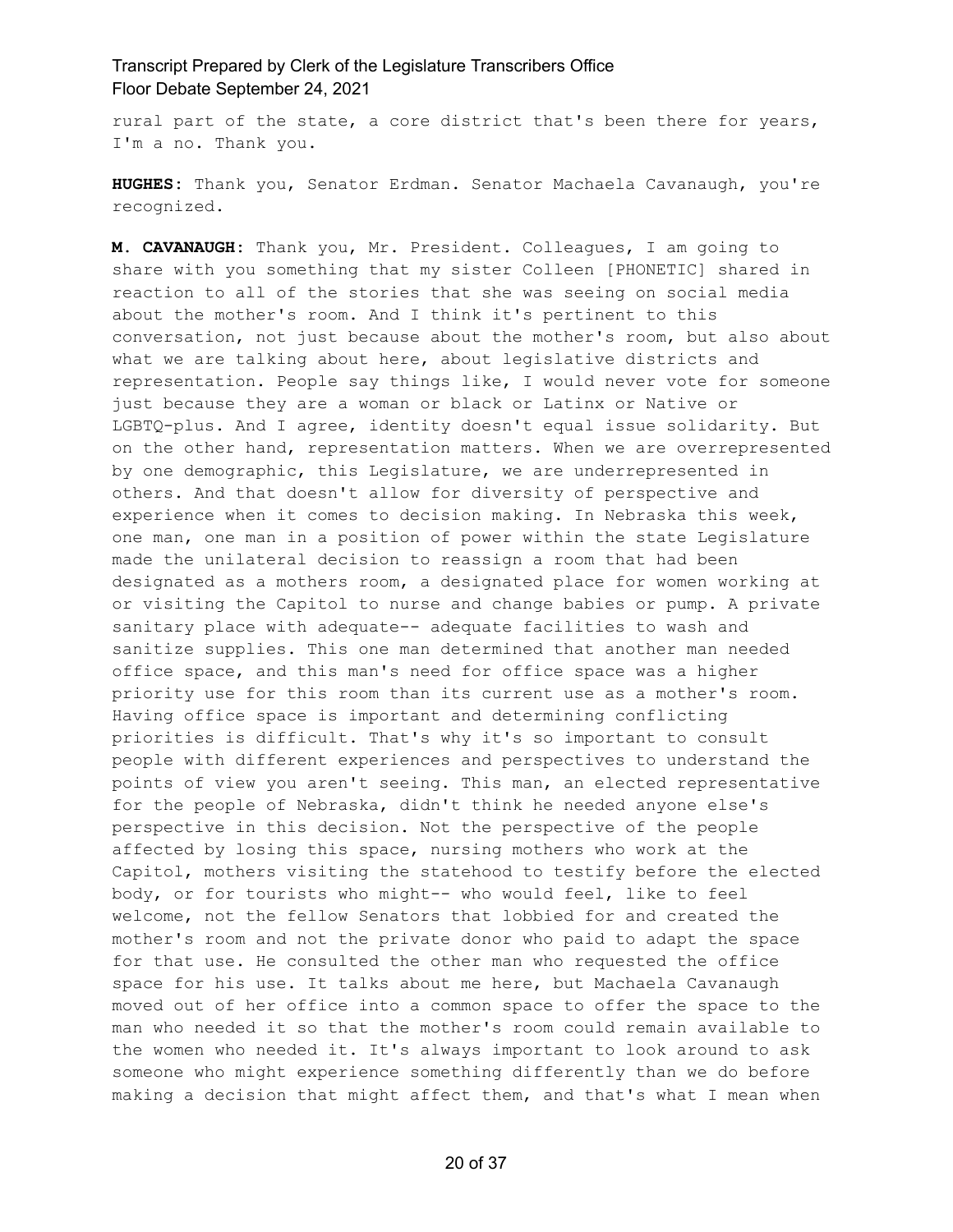I say vote for, vote for women, BIPOC candidates, et cetera. So clearly we were raised in the same household. And my sister is a very strong writer and I appreciate her kind words of encouragement. I have a lot of stories to share and my stories and others, but I will start with that I have been contacted by people who were-- who have contacted the Exec Board to ask about the mother's room, and they have been told that it's OK because there aren't really very many expecting mothers in the building. My question is, when did the Legislature start taking pregnancy tests of staff and visitors and the lobby? What a wildly inappropriate excuse. You have no idea who is an expecting mother unless you have been informed. You have no idea who's going through IVF unless you have been informed. And you have no idea who needs to express milk at what time unless you have been informed. And let me tell you, gentlemen, just gentlemen, it is not appropriate. It is not appropriate to ask women that question, any of the questions. It is so disturbing to me that I am still talking about this. This is the easiest thing to fix.

**HUGHES:** One minute.

**M. CAVANAUGH:** Take my office or don't take my office. My office cannot be used for a mother's room, it doesn't have a sink. It doesn't have a private sink. Otherwise, I would tell every woman in the state of Nebraska to come on through whenever you like. But it's not an appropriate space. So we're going to keep talking about it and we're going to keep hearing about it until this is fixed. This is a fixable problem. This is not complicated, it's not rocket science, it's not even redistricting, it is the easiest thing for us to fix. And it is ludicrous that we have been with this for three days and there's not even a discussion or a mention from the people in charge that can make that happen. No one has said on the record that, yes, we will fix this. No one. I've just been criticized and this has been diminished--

**HUGHES:** Time, Senator.

**M. CAVANAUGH:** --but I will tell you that I won't diminish it and the public won't diminish it. This is not--

**HUGHES:** Time, Senator.

**M. CAVANAUGH:** Thank you.

**HUGHES:** Thank you, Senator Cavanaugh. Senator Morfeld, you're recognized.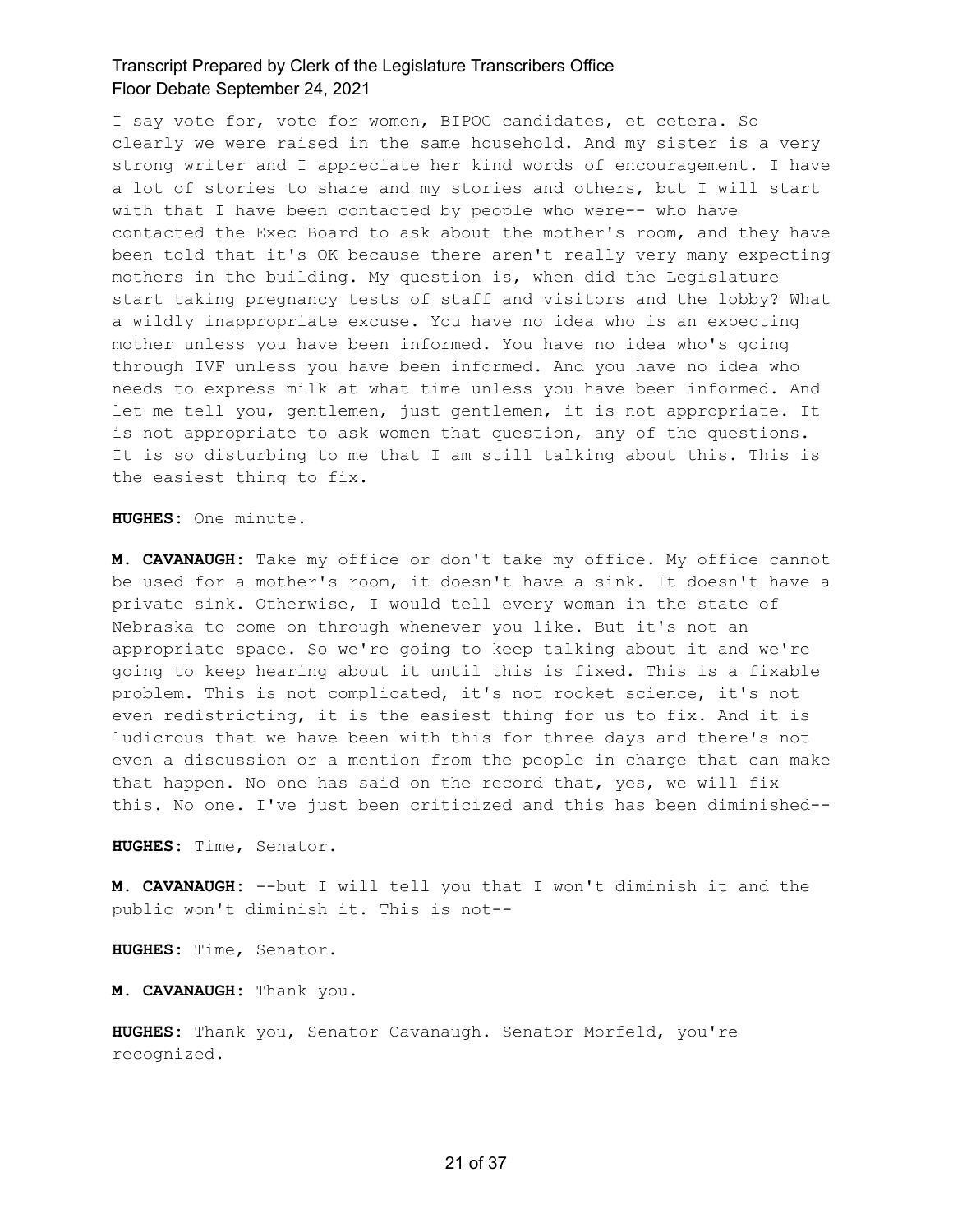**MORFELD:** Thank you, Mr. President. First, colleagues, I'm in support of finding some solution to the mother's room. Just want to go on the record of that. I think that that is something that needs to be remedied. There's a lot of space in the Capitol. It's absurd that we're even at that point talking about it. That being said, I want to talk a little bit about redistricting and the process. I will tell you that I'm only 36, maybe 37, I can't remember, but this has been the toughest thing and the toughest process that I've ever been involved with. There's a lot of people in this room have spent literally hours in the map room, usually on the weekends. And it's been a really intense process. It's been one where I've learned a lot about different political subdivisions and people's districts, some useless knowledge that I'll probably never use again in many cases, but important knowledge and important to the people of the state of Nebraska to ensure that we have equal representation. So I just want to thank everybody who worked on the maps, people who took calls from members of the Redistricting Committee very late at night and also recognized that this is not perfect. There's a lot of things in here that I like, there's a lot of things in here that I don't like. But that's probably the sign of a good compromise for all of us, and I'm glad that we came together, despite a lot of frustration that I'm sure still exists among some, and we're able to achieve it for the state of Nebraska. With that being said, I think my colleague, Senator Williams, wanted to make some final remarks as well, and I'm going to yield the rest of my time to him.

**HUGHES:** Senator Williams, 3:15.

**WILLIAMS:** Thank you, Mr. President. And thank you, Senator Morfeld. I wasn't quite finished, and I'm sorry about that, to have to come back to that. But I was talking about doing the right thing. And I mentioned that some of you may question my decision, but I turn the table and ask you, where were you? Were you willing to offer your district as a solution in this process? I started this by talking about the way human beings react when put in a tough spot. And for those of you that know me, and many of you do fairly closely, because I've served with you on a lot of things, and my constituents certainly know me, you know that I have never quit. I choose not to blame, and I will always step up and accept the responsibility to work together for positive change. That's me. That's the way I will be now, that's the way I'll be tomorrow. And I appreciate the fact that we are here today, and I encourage all of you to vote along with me to adopt LB3 as amended by AM37. Thank you, Mr. President.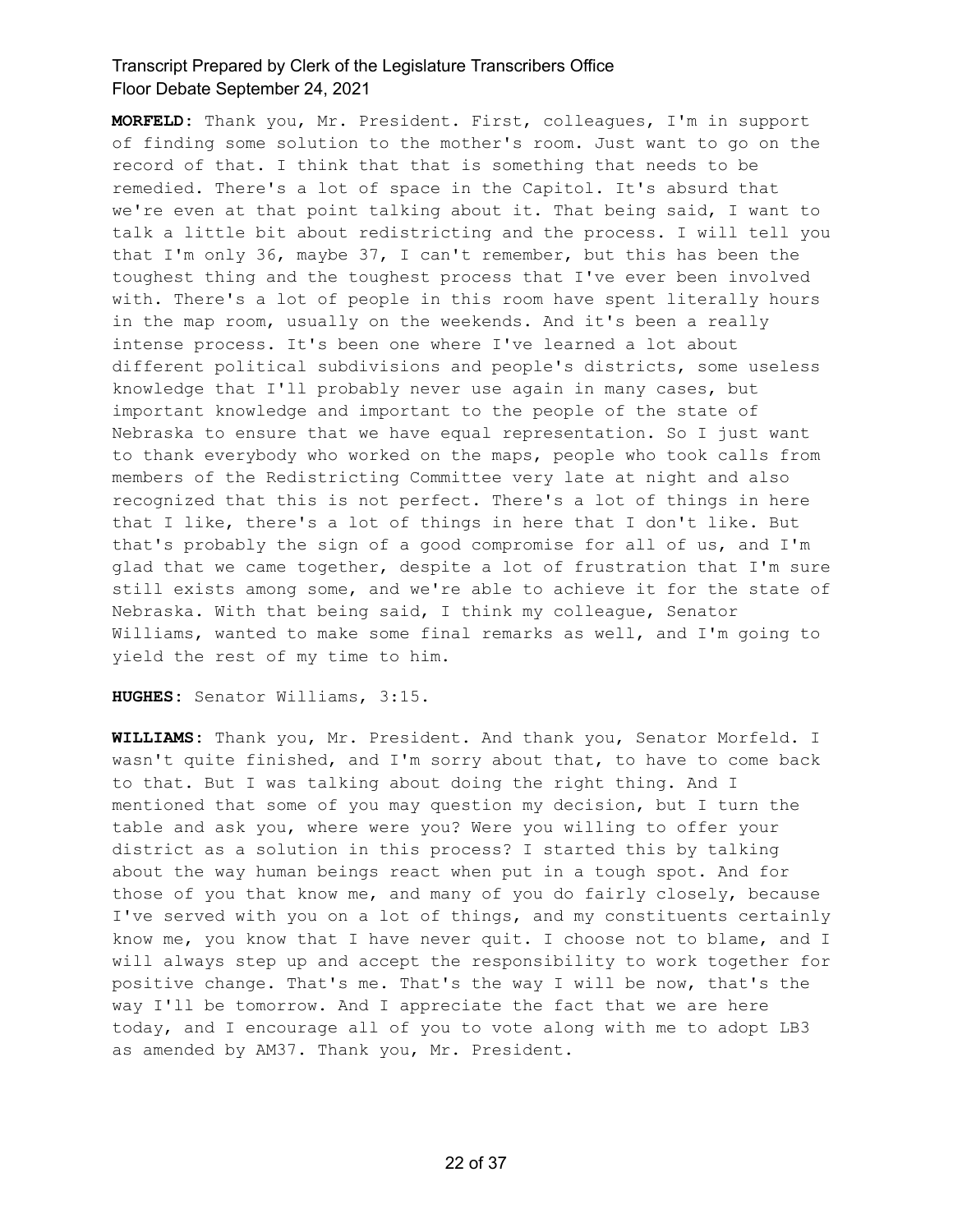**HUGHES:** Thank you, Senators Morfeld and Williams. Senator Bostelman, you're recognized.

**BOSTELMAN:** Thank you, Mr. President. And good afternoon, colleagues, and good afternoon, Nebraska. I felt I should stand up and speak a little bit about-- address some of the comments that have been made on mike today. And first off, I really want to thank Senator Clements' staff and my staff: Dan Wiles, Mark Freeouf, Riley Herchen-- Herchenbach. They have put in probably 100 hours on the computer, weekends, evenings. We've sat down with them in the vault downstairs, tremendous amount of time, tremendous amount of work. And we've tried with our map, we have tried to answer the questions we've heard by many of you on the floor. I don't believe, and with all due respect, I am very appreciative of what the Redistricting Committee does do. I understand the time it takes. I understand how hard it is to change the maps, how to work with the maps. But we feel that we've got a map that represents the state of Nebraska the way it should be without losing any district. And I think that's important for us to continue to keep in mind, because when we talk about rural Nebraska, we've got people in those areas that need represented. Whether it be for education reasons, whether it be for telehealth, telemedicine, whether it be for roads, we need to have senators. We need to have people representing those in the western part of our state and all parts of our state. Now, let me be clear, my map that we've drawn-- sorry, Senator Clements' map and the one that we've worked on really cuts my district up. So I'm not benefiting anything for myself and my district by right, by, by what I put out there. The one that the Redistricting Committee does, keeps my, my district a lot better whole, if you will, than what, than what my map does. What we worked on day and night and weekends was keeping representation in rural Nebraska. And if you're a senator who represents rural Nebraska, that should mean something to you and that should be important. I'm not fighting for my specific district, if you will. I'm trying to ensure-- we're trying to ensure that there's representation for all Nebraskans, not lumping a group of senators in one end of the state, but making sure we have represent- representation across the state for every Nebraskan. Because there's things that happen in the western part of the state, I'm sure, Senator Hughes, Senator Erdman, Senator Groene, can tell you that we don't understand on this side of the state-- how they do agriculture in their communities, what water issues they deal with. We don't have that same experience on this end of the state that they have on that end of the state, and that representation should stay out there, needs to be out there. But yet, that's not what the Redistricting Committee decided to do, and I respect that. The body will do what seems right to move forward. I'm not 100 percent sure what the map looks like,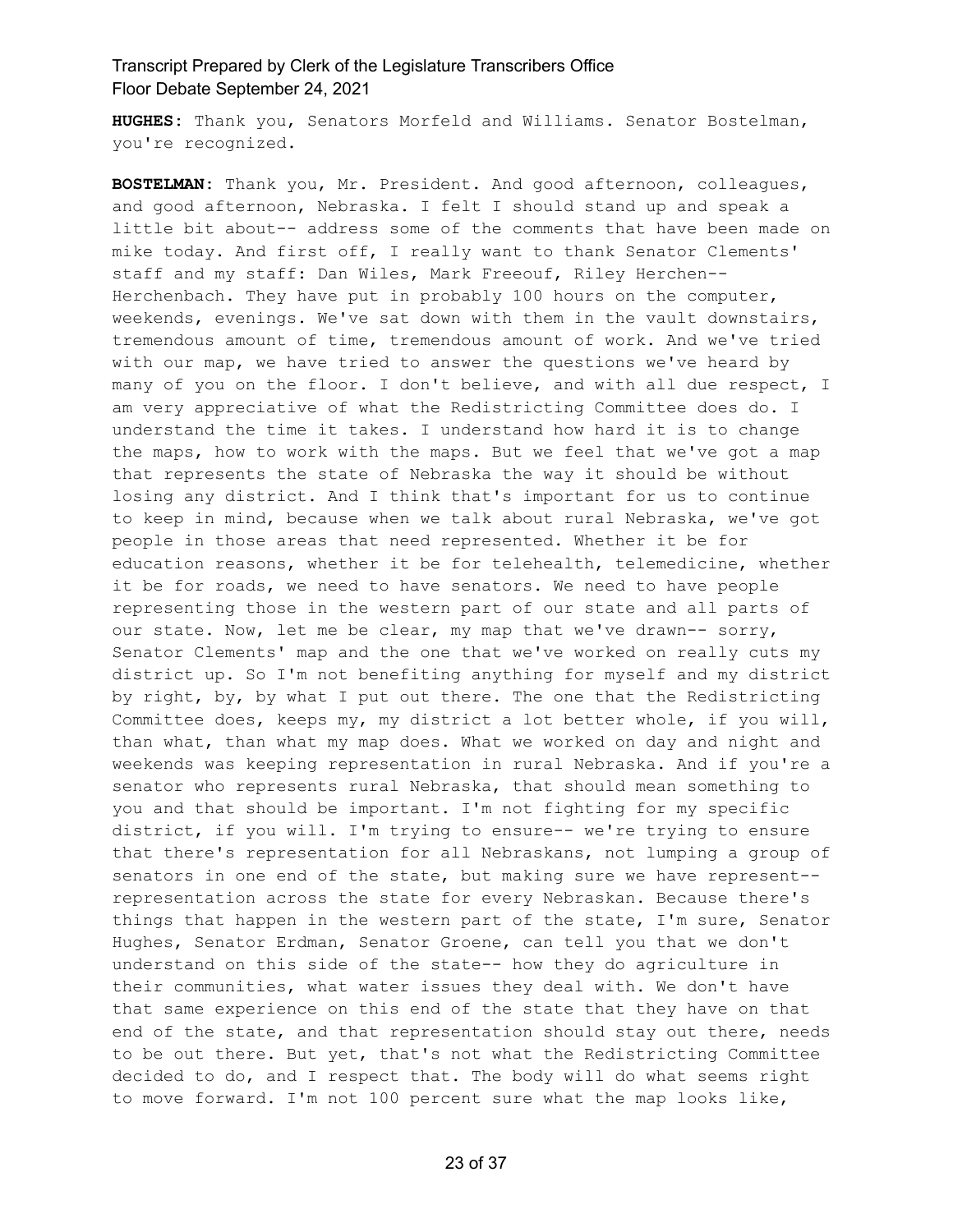because I'm not so sure we've got one on the floor right now that represents the amendment. So I'm very concerned about that and very concerned that, that we do make sure everyone in the state of Nebraska has that proper representation. And if that means a senator on the eastern side of the state has a few more people, a thousand, two thousand more people than the senator on the western part of the state--

**HUGHES:** One minute.

**BOSTELMAN:** --so be it. But that senator on the western part of the state, Senator Brewer, he's got to drive 200 to 300 miles, 400 miles to reach all of his constituents, and that's important to them. So as we move-- as you move forward, and I fully would expect the bill, the amendment and the bill to move forward, but I think we need to remember that. Because there is a big difference between the eastern end of the state, western end of the state, and we see that in many things that we do here in the body. And I just hate to lose that. And that's why we work so hard. And I want to thank both Senator Clements' staff and my staff for the countless hours of work and frustration they had on those maps. They did a great job. They did a yeoman's job. And I wish that it was, it was maybe in a better place as far as being able to work on a little bit longer, we just--

**HUGHES:** Time, Senator.

**BOSTELMAN:** --we just had too short of a time. Thank you, Mr. President.

**HUGHES:** Thank you, Senator Bostelman. Senator Clements, you're recognized.

**CLEMENTS:** Thank you, Mr. President. I thought Senator Williams was next. He must have said everything he wanted to say. Guess I'd like to get up and speak about some of the work that we have done. When we started this process not very many days ago, they said it was impossible to keep all the legislative districts intact. Well, the word impossible is not a word you should say to my staff. So Dan sat down on a mapping software and he started working on it and figured it out. And after dozens of hours and many revisions, we found a way that we had the populations correct with the deviations, and all the current senators were still in their core districts. The cores were all preserved, which is one of our guidelines. Now, the one thing I've got a problem with that the current proposal is, I am, I am up for election and my district has about 15,000 people in Sarpy County right now. And that's being erased, and sending me west into Lancaster

24 of 37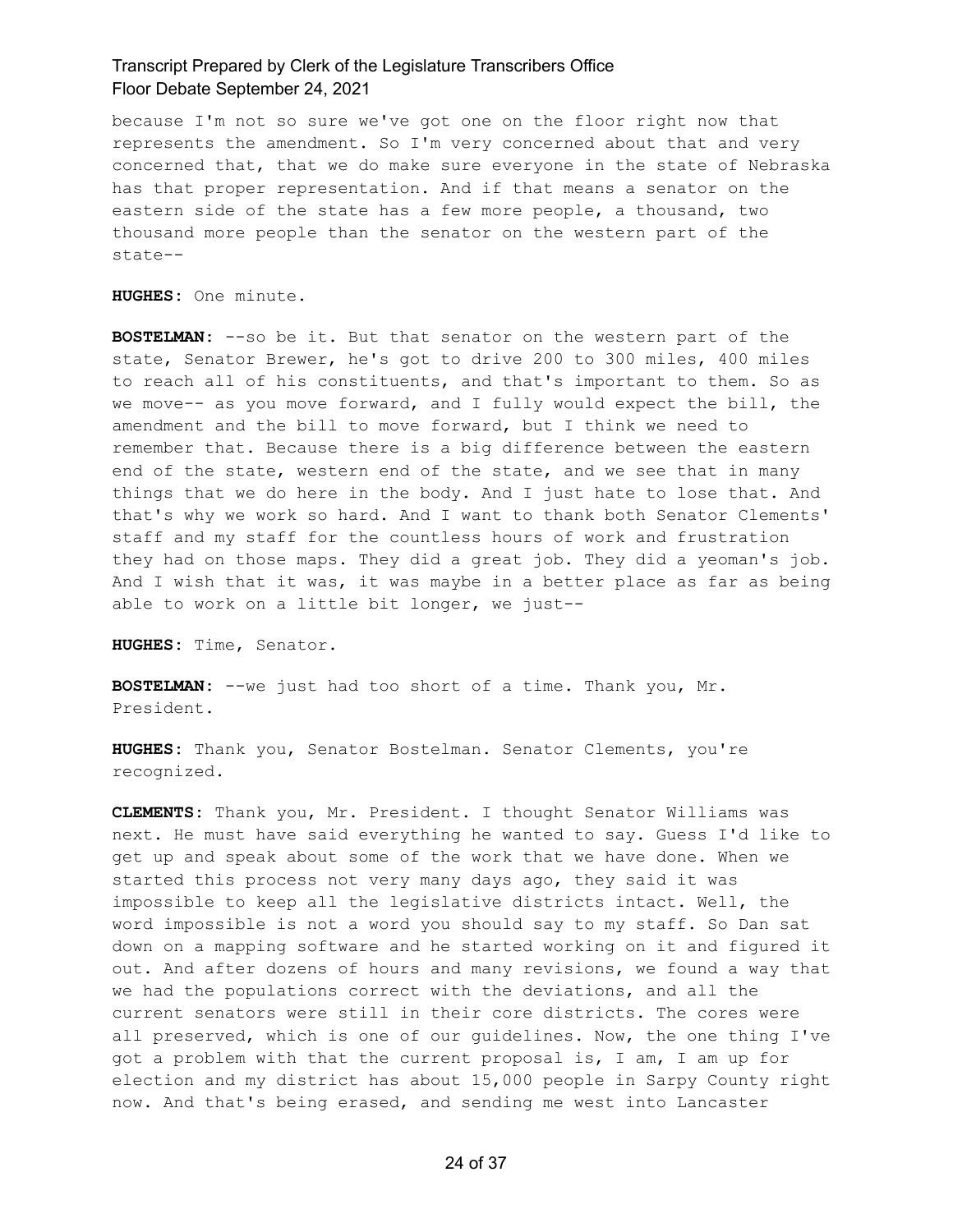County, 15,000 people I don't know. And thousands of doors in Sarpy County I knocked on and voted for me are going to be gone. I'll have to introduce myself by next May 10th to a bunch of people that aren't aware of who I am. So-- and I had been shown a map yesterday that sent me into kind of a straight west of where I live. But today, thank you-- thanks to another Senator, they were showing me what today's map is and it completely changed. Not completely, but very much changed the Lancaster portion, of which I hadn't been informed of until, oh, a half hour ago or so. And it goes about 18 miles south, down to the Otoe County south line. And it's not even on the-- I'm looking at the Lancaster County map here. It goes off the bottom of the page, so it's hard to say exactly where that is. I have talked to the Speaker about that and he's willing to work on an amendment so that if this map passes. And so, I'm going to-- if this passes, I'm going to rely on that assurance that there is some adjustments that could be made to make it a little bit less painful. And so then back to the map that we were working on, it did have deviations greater in the east. And in the west, we're below average. The east was above average. But the census data we're using counts noncitizens, it's been mentioned before. That violates our Constitution. I read that from the Constitution the other day. And I've been surprised that we have had no discussion about the Constitution not being followed when we've been concentrating on little percentages of above and below the average population.

**HUGHES:** One minute.

**CLEMENTS:** And I am disappointed that we're not able to be given data that reflects what we're supposed to be using is citizens, Nebraska citizens, in our census mapping. And I think that would likely save all the districts where they are and not have to move to the east. I think it's my perception that the number of people that we're counting are heavily in the eastern part of the state. So I am not satisfied with the way the map is, especially how it's been moved around, and I just found that out today. And I'm going to have to continue to study it. Thank you, Mr. President.

**HUGHES:** Thank you, Senator Clements. Senator Groene, you're recognized.

**GROENE:** Thank you, Mr. President. I really do want to thank Senator Bostelman and Senator Clements to show the-- I hope everybody has looked at their maps. Senator Wayne had said during the debate on LB3, the first time, he was going to turn some things we had said back on us. This isn't mean-spirited, but he was the one who started talking about saving the core of every district. The only map that does is the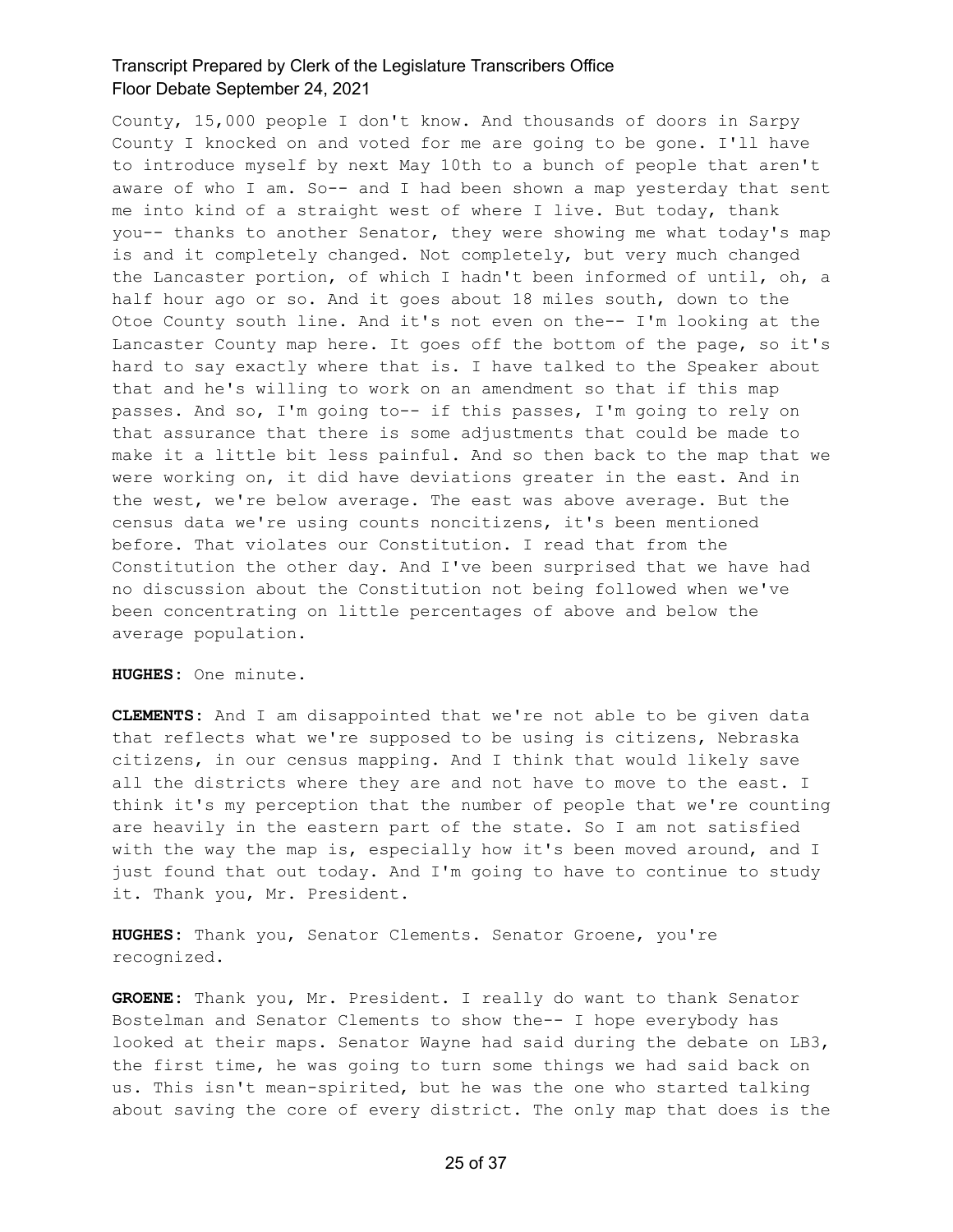Bostelman-Clements map. Now, back to my graphs I sent out. If you look at that, this body spots urban Nebraska two districts before we even get started. District 48, or not-- 46 around the University of Nebraska, has only 17,000 registered voters versus 40,000 for the number one. The senator that sits there, and I talked to Senator Morfeld, this is no aversion to him, but when he ran in 2014, my first year, he only got 3,073 votes. And he won. Twenty-four out of 24, the lowest vote. I've looked at the four elections that I've been involved in since I've been here, that is the lowest vote total of any winner. In 2018 when we ran again, it was the lowest vote total when he won again. He gets to represent a district equal to the rest of us, that isn't fair. And in LR, whatever it was, LR137, one person, one vote? No, no. In that district, it's two persons, one vote because the university student is counted in, in that UNO district, UNL District, Kearney District, and they're counted again when they vote back home. Urban Nebraska starts this game two-- spotted with two districts because of the students and the illegal immigrants, noncitizens. Number two, well, the number one with the lowest, that is District 7 where Senator Vargas sits. When he ran in '16, his first year, he was the lowest vote total winning vote total out of 25 elections that year. That's where the immigrants are. Number three is Senator McDonnell, because he abuts right up against Vargas's and he has the second amount of immigrants, nonvoting immigrants. We spot them two districts right off the bat. But nobody said it. Our Constitution is ignored nationally and statewide, we're supposed to find out how many aliens are living in the state of Nebraska in each district and subtract them out. We don't do it. Just ignore the Constitution. I understand, the caveat is it's whatever the, the Census Bureau says, but Mr. Biden took that out. There is no nonresident count anymore. It's all blended in, in the census. So anyway, rural Nebraska again, carries the weight. We gave up a district when we should not have. Quite frankly, Senator Williams is too kind to even step forward. LB3, as written, was the right way to do it. I have discovered during this debate that we have partisan, I'm partisan. We have bipartisan, I call them Unicameralists. Now we have a couple of Senators that are I-partisan, where it's all about their district, all about their district.

**HUGHES:** One minute.

**GROENE:** And they got their way. They got their way. I can name a whole bunch of senators here that I never heard him say one thing about their district. I'm one of them. Whatever you have to do, move me north, move me, move us south, we'll do it. I didn't hear Senator Friesen complain. I didn't hear Senator Bostelman complain. I didn't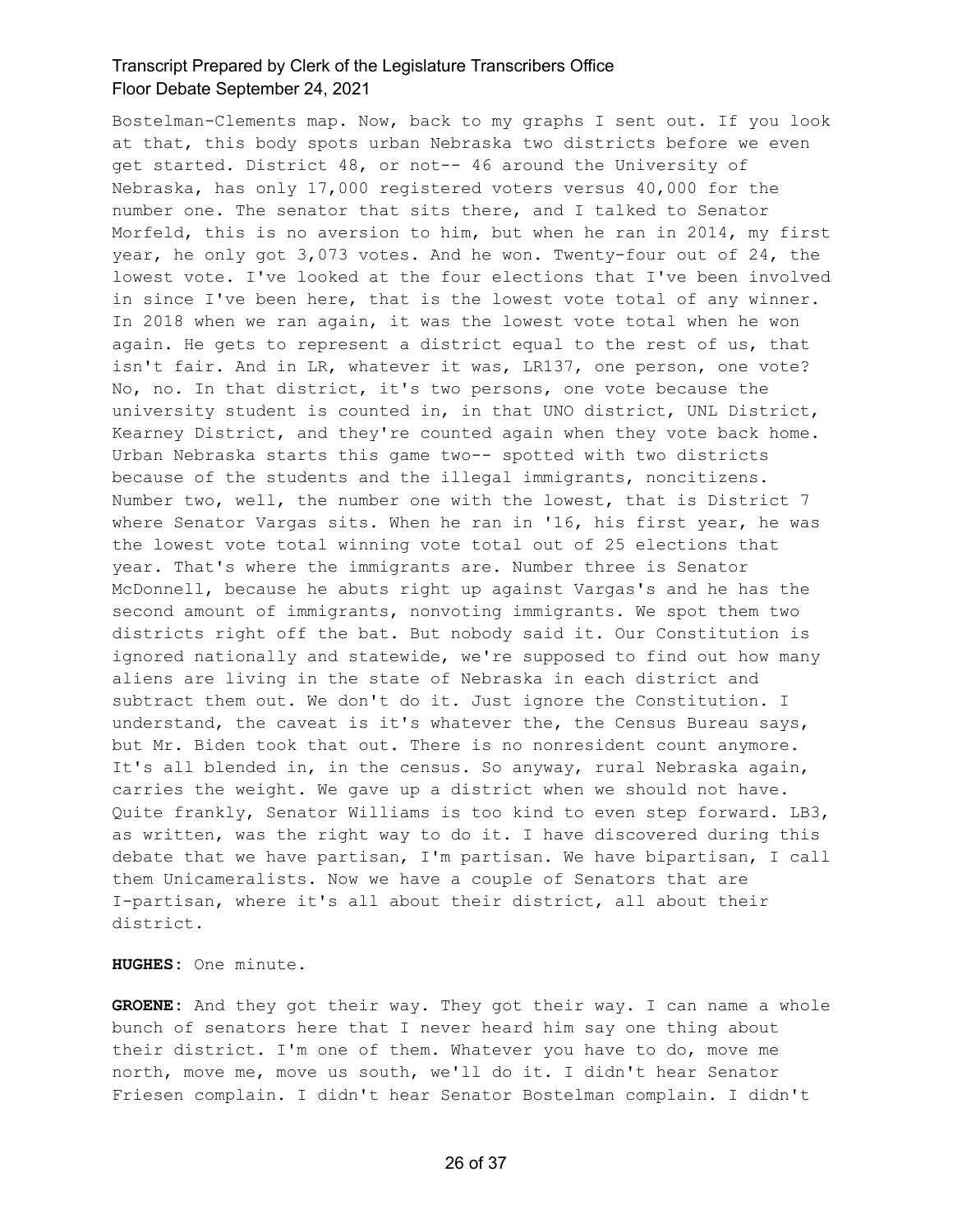hear Senator Erdman complain. I-partisan is worse than partisan by far, but it pays to be an I-partisan senator because you get your way. And Senator Williams steps forward, takes a district away from western Nebraska. As Senator Bostelman said, we have a whole different issues out there, and those issues affect the whole state. That water issues out there affect the whole state with no representation. Very little at all.

**HUGHES:** Time, Senator.

**GROENE:** Thank you.

**HUGHES:** Thank you, Senator Groene. Senator Erdman, you're recognized.

**ERDMAN:** Thank you, Mr. President. I appreciate what Senator Clements said about the Constitution, the thing. Anybody ever hear somebody say about the thing? Anyway, I appreciate what he said. Senator Hughes told me when I first came five years ago, he said, I don't speak a whole lot on the floor because it doesn't appear that anything you say ever changes anybody's mind. And I may be simple, but I'm not that stupid to believe that what anybody has said here today against AM37 is going to change anybody's mind. But what my goal today is, I want people of Nebraska to understand that this did not have to happen. We did not have to move a district. Please hear that. We did not have to do that. There was a map drawn that saved every core district, but the minority won and they got another district. And so we can stand here and talk on the mike until 12:00 a.m. and we won't change anybody's mind. But I want the media to pick up on it, put it in your paper, print it. We did not have to make this change. It was not necessary. If we would have given an opportunity for the Clements-Bostelman map to be widely distributed when we started, we would bat-- we would be at a different place than we are now. But that's history. This bill is going to pass. This bill may pass 43 to 7, maybe more. But I want to make sure that every person, whether you live in Omaha, whether you live in Harrison, I don't care where you live, you need to understand that this map that we currently are discussing did not have to happen, and it's not something that we worked on together to come to this conclusion. There were people that said this is what we're going to do, and the majority of you will fall in line. And so my vote doesn't make a bit of difference on the outcome of this bill. But I'll tell you who it does make a difference to. It makes a difference to those people who live in Custer County. It makes a difference to those people who live in Dawson County. It makes a difference to those people who live west of Lincoln. They expected us to come here and represent them and stand up for their interests, and their interest is not to send District 36 to Sarpy County. But that's what we're going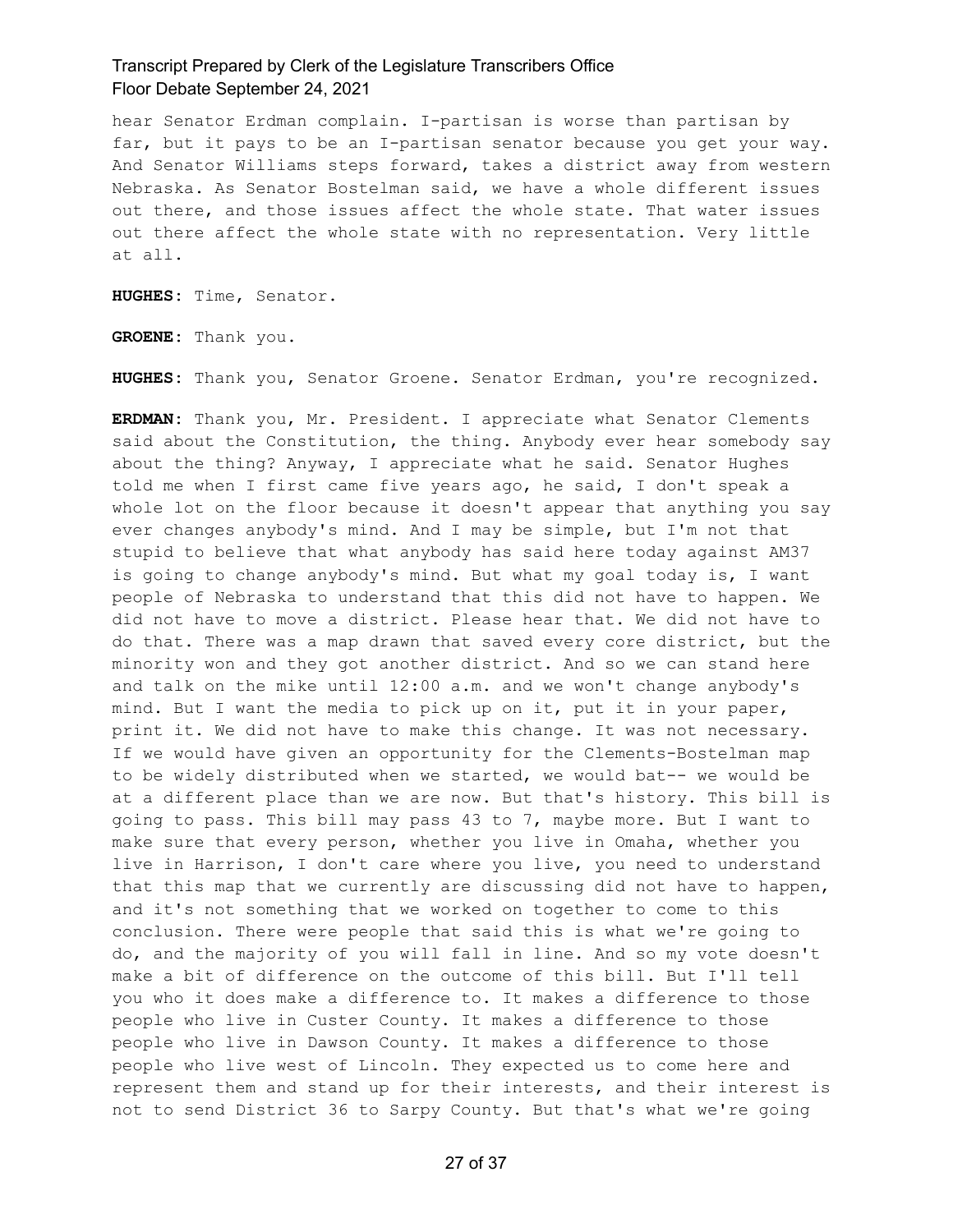to do. If you have any intestinal fortitude at all, vote red on this amendment, let us discuss Clements-Bostelman's amendment, their map, and make a commonsense decision just for once in this legislative body's life. Thank you.

**HUGHES:** Thank you, Senator Erdman. Senator Pansing Brooks, you're recognized.

**PANSING BROOKS:** Thank you, Mr. President. I'm standing to talk about the two statespeople that we have in our body. And I'm glad Senator Williams spoke. He spoke about doing the right thing and spoke about the fact that he offered his district as a solution. And I want to thank you, Senator Wills-- Williams, as do many of us, for that sacrifice. I've heard many comments during this whole process about not touching this district of mine or that district. And, you know, the theory of NIMBY, not in my backyard, has reigned supreme a lot in these discussions. But I want to talk for a minute about a humble, kind servant that is here within our body, and that's Senator DeBoer. She felt the same need to make a sacrifice for the common good of our state. Senator DeBoer makes this decision-- makes Senator DeBoer's election much more difficult. And she hasn't stood up to talk about it, so I decided I was going to talk about her sacrifice. It's more difficult, but you should talk with her and hear how determined she is to fight and represent her district. And I, among others, will be helping fight for her, for her strong ability to lead in this body. Senator DeBoer is, is, is a strong senator and she's a team player who has worked to make our state and Legislature stronger. Her humility in this decision should be seen as a strong and valuable decision and should never be seen as, as a type of weak acquiescence. Senator DeBoer, we are grateful to you. We all should be grateful to you. I certainly am. We would not be here today with the votes that we are taking if it weren't for the statesmanship and the leadership and the strength of Senator DeBoer as well as Senator Williams. So I just want us all to remember that Senator DeBoer exact, exactly exemplifies what public service looks like. So with that, I want to say thank you to Senator-- to Senator DeBoer and Senator Williams. Thank you, Mr. President.

**HUGHES:** Thank you, Senator Pansing Brooks. Senator Cavanaugh, Machaela Cavanaugh, you're recognized.

**M. CAVANAUGH:** Thank you, Mr. President. Colleagues, I probably won't speak any more today about this. I don't know what the intention is for those that oppose this amendment, but I'm not going to take up more time beyond this time. So there-- I've been getting a lot of emails, a lot of text messages, a lot of social media posts from women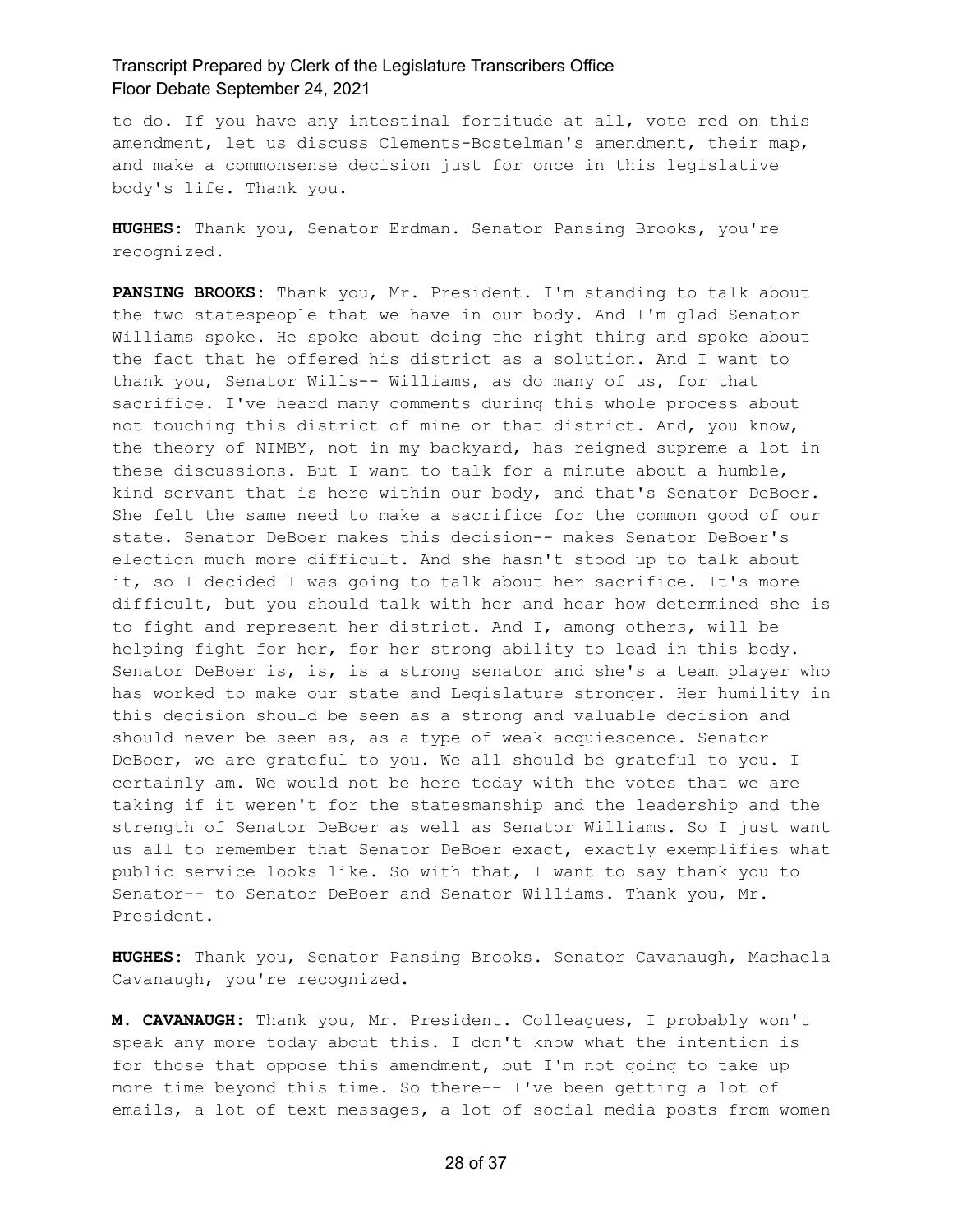who've worked in this building or currently work in this building. And if, if any of-- if, if, if we as women felt safe and secure to, to share this, the stories that they are telling me, I'm not surprised. As a state senator in this body, I did not have a mother's room. I did not have access to a sink in my office like some senators do. I have been in the same office until this week, since I was elected and sworn in. I have been always on the 11th floor. There is a public communal restroom. If you come up and visit the 11th floor, you will see a white cabinet in that restroom, a little, a little white cabinet with those little squares, you know, boxes. I purchased that cabinet and I purchased the, the drying rack next to that cabinet and the, the various scrubbing things, et cetera, et cetera, because I needed a place to clean my equipment. Now it's a pedestal sink in a common bathroom, public restroom. So I would always, like, wash the whole sink every time before I used it. So that was frustrating. I also would have to pump sometimes during the course of business, so I would have to turn my chair around in committee to put all of the equipment on so that I didn't have to leave the room to hear the floor debate. And then I would turn back around and I would always try and get my pump on the ground so that you couldn't hear the suction sound on the mike for the, for the transcribers. And then there was-- I remember there was a late night we had here. It was like we went till 11:00 p.m. or something, and I was hurting. I was so sore. I was like, I am going to leak through my clothes tonight, this is terrible. And so I finally pumped on the floor of the Legislature. So I sat right here, and I know for a fact that several of the gentlemen had no idea that that's what I was doing, came up and had long conversations with me. Yeah, it was, it was pretty funny. And then I had to find a refrigerator. And the refrigerator that I would use, because I didn't have a refrigerator in my office either, I couldn't afford to purchase one. I have been gifted one hand-me-down at the, now, but I used to use the refrigerator in the Clerk's Office that people put their lunches in, which is very nice that they were able to accommodate me to do that. I'm a senator, I am a state senator in this building, and that is what I had to do. And I could do it however I wanted because I am a senator, I didn't have to ask my boss's permission. And it was so frustrating and inconvenient and inconsiderate, and I didn't want women who work in this building or women who visit this building, I didn't want your constituents that you've been talking about--

**HUGHES:** One minute.

**M. CAVANAUGH:** --to have to come here and not have a place to pump or nurse or rest. If somebody comes from Tom Brewer's district to come testify on an issue and they are a nursing mother, they should have a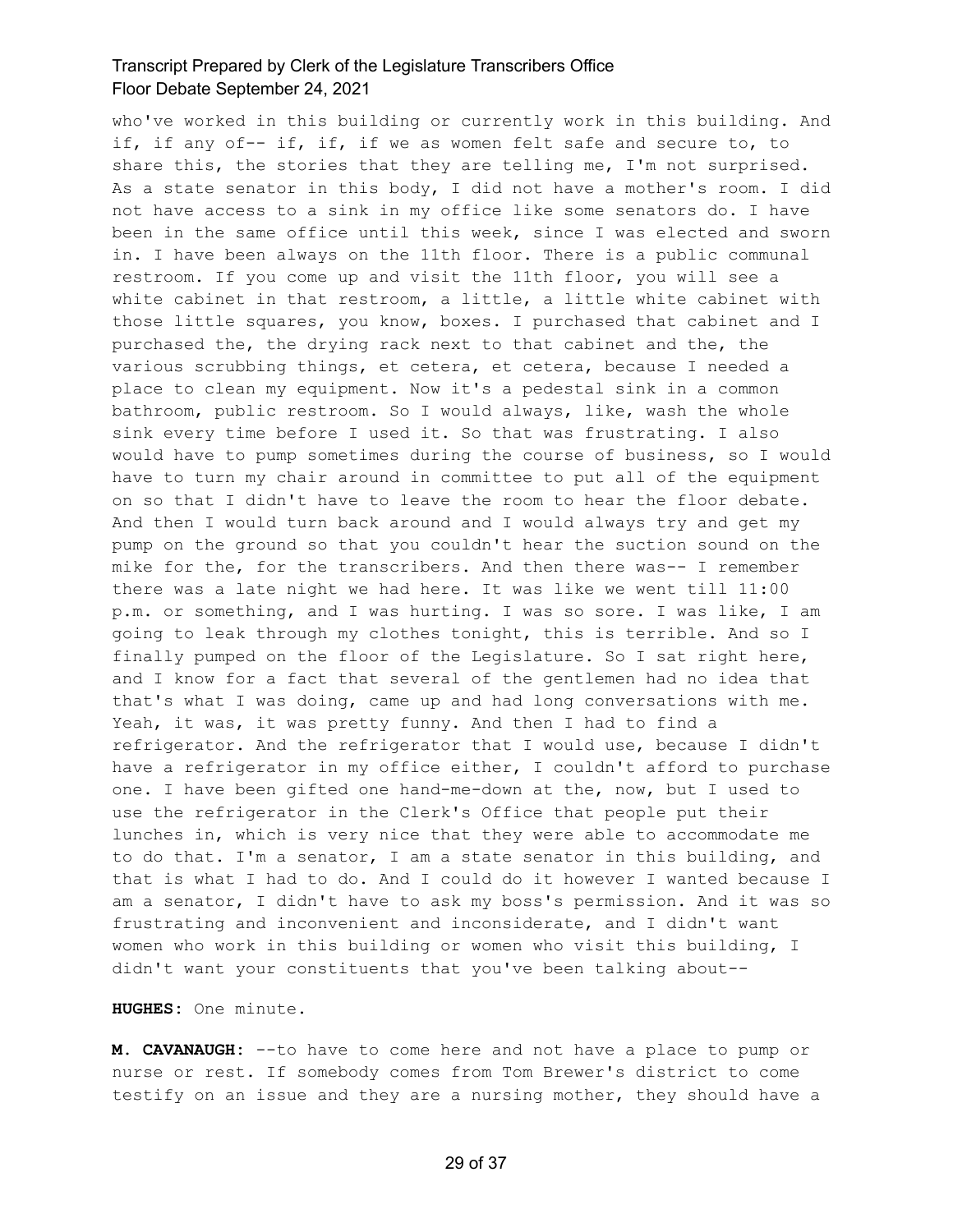comfortable space to park their stuff, first of all, so you're not hauling a big bag of parts and milk around the Capitol. And they should have a safe, dedicated space. That's what we are missing now. Thank you.

**HUGHES:** Thank you, Senator Cavanaugh. Senator Groene, you're recognized, and this is your third opportunity.

**GROENE:** Thank you. I'd like to remind everybody that LB3 on cloture had 27 votes. That was only 6 short. There was 4 of them who were undecided, who were present, not voting. I'm trying to figure out why we didn't pursue that a little further. But they just abandoned it and went in a totally different direction. But, and I said it to a group of senators, I noticed it, but didn't say anything because I was hoping that it would come out right. But there's only one senior out of 14 senators on that Redistricting Committee, and it's Senator Morfeld. And I will tell you this. I admire him. I heard he was tenacious in negotiations. I just wish he was a Republican. I wish we'd have had one Republican on that Redistricting Committee that was tenacious. And Senator Lathrop isn't any different and he was on that committee. We're too nice. There was no hardcore loud partisan on for, for the left on that committee. The junior class had seven positions on it, no sophomores, one freshman. Senator Lathrop apparently went back here because he forgot everything he learned the first time he was here. That's not collegial, folks, Exec Committee, that was not collegial. And as far as the smartest man in it on there, Senator Wayne did a fine job, he was-- I think he defended the Republican side more than the Republicans did. But it's over with. Senator Erdman said that you can't change any minds. Maybe what is said here, maybe in the future, in the future, when you pass laws, your economic development, you consider the whole state and you consider more projects and more- and we got a, we got a bill-- over a billion dollars coming up with CARES money. Let's put the majority of that in rural Nebraska for growth, for industrial growth. Let's cut property taxes more instead of cutting corporate income taxes for, again, the corporations in eastern Nebraska. Let's grow the state and then let's figure out how we're going to fix these two or three districts that the urban are spotted because of the college students and the, and the noncitizens. And how we're going to move, we can make an exception into our law, I guess, how we do that, maybe the Constitution. But we're facing a crisis where we're not going to have a voice of a large chunk of Nebraska, 80 percent of it, which is rural. So that said, like I said, I am not going to support AM37, it's distorted. If you look at Senator Moser's district, I don't know what you call that little pathway in there. Is that, are we going to call that the "Moser Gap" or the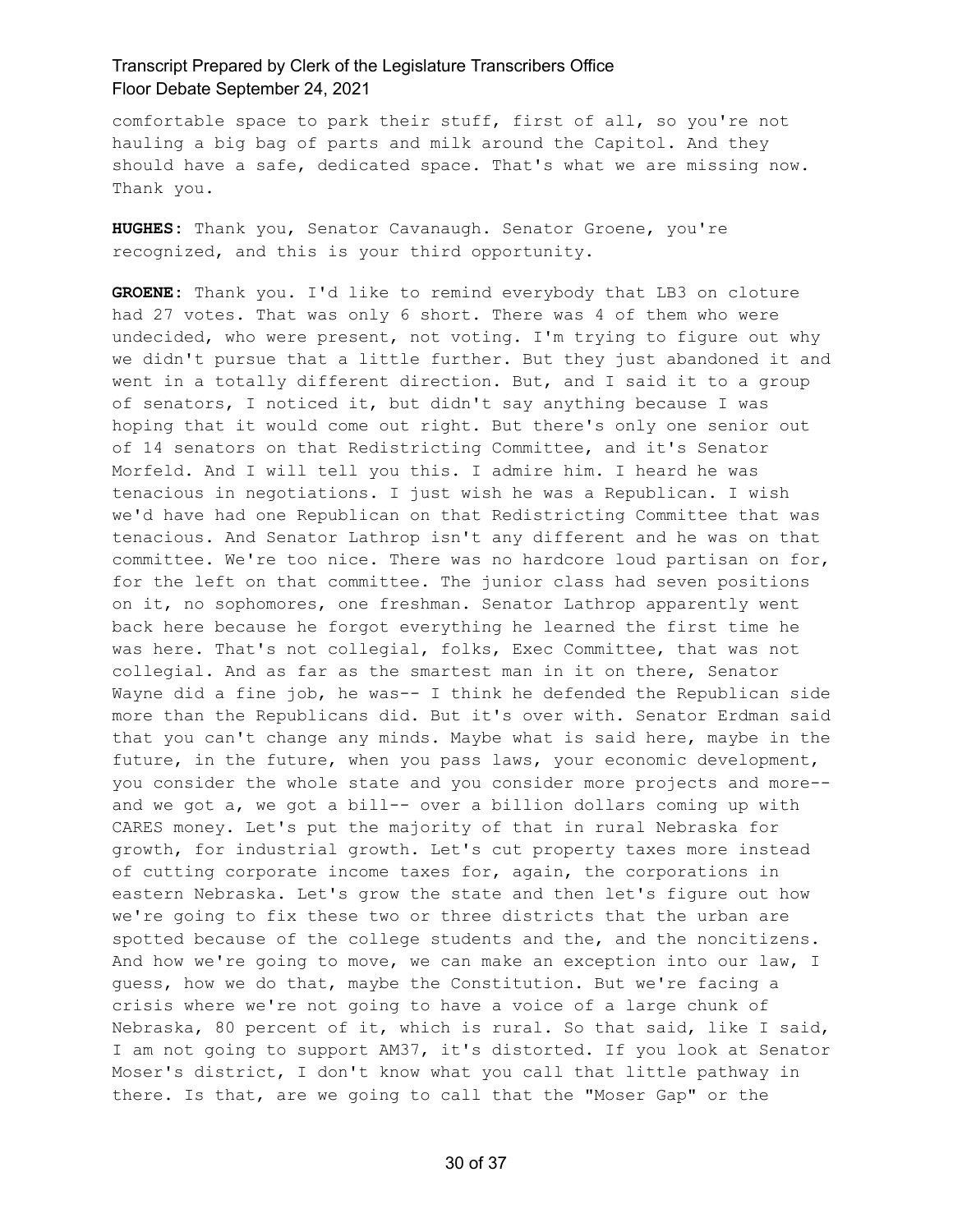"Moser Canal", how he gets from Platte County up into Stanton County. Talk about gerrymandering, to get where you want to go. And some of the urban districts are pretty well manufactured too.

**HUGHES:** One minute.

**GROENE:** I'm going to stand and always support who I am and who the base of Nebraska is, rural Nebraska. You know, a lot of those folks moving east because you created the jobs there came from North Platte, came from Scottsbluff? 'Cause that's where we created the jobs. And their districts went with them. So anyway, I know where the vote is, but I will give a protest vote against AM37. And AM37, God does work in strange ways. Loses? I will support LB3 as written, but not as amended. So I appreciate that, and thank you.

**HUGHES:** Thank you, Senator Groene. Senator Pansing Brooks, you're recognized.

**PANSING BROOKS:** Thank you, Mr. President. I am standing first all, of all, to say that this is sausage-making. I don't think anybody's truly happy with what has happened today. Sorry, I'm choking. I'm sorry. Anyway, I'm going to have to stop for a second, sorry. I need to get a drink.

**HUGHES:** Thank you. Thank you, Senator Pansing Brooks. Senator Blood, you're recognized.

**BLOOD:** Thank you, Mr. President. I was just making sure Senator Pansing Brooks is OK. Fellow senators, friends all, since we're obviously just kind of chatting on the mike, killing time, I've been sitting quietly in the dark listening to everybody on the mike. And there's something that I want to clarify. It was intimated that certain Republican senators on the Redistricting Committee didn't fight or weren't strong leaders. I can't remember the phrasing that was used, because like most people on the Redistricting Committee, I'm going on like four hours of sleep. But I want to tell you that for me, my experience, and I'm not speaking for other people, and I think it's weird when people talk about what happened in a room that they were never in. They must have a crystal ball and they can tell what's going on in that crystal ball. Because I can tell you, I was in the room, and what I saw was bipartisan cooperation. Did everybody get what they wanted? Certainly not. But some got what they wanted. And that's a good thing. And there were many senators in that room standing up for rural Nebraska. There was nobody standing against rural Nebraska. And to think that in some way that they might have been weak and not spoken up is ridiculous and misinformation. It's ridiculous, huh,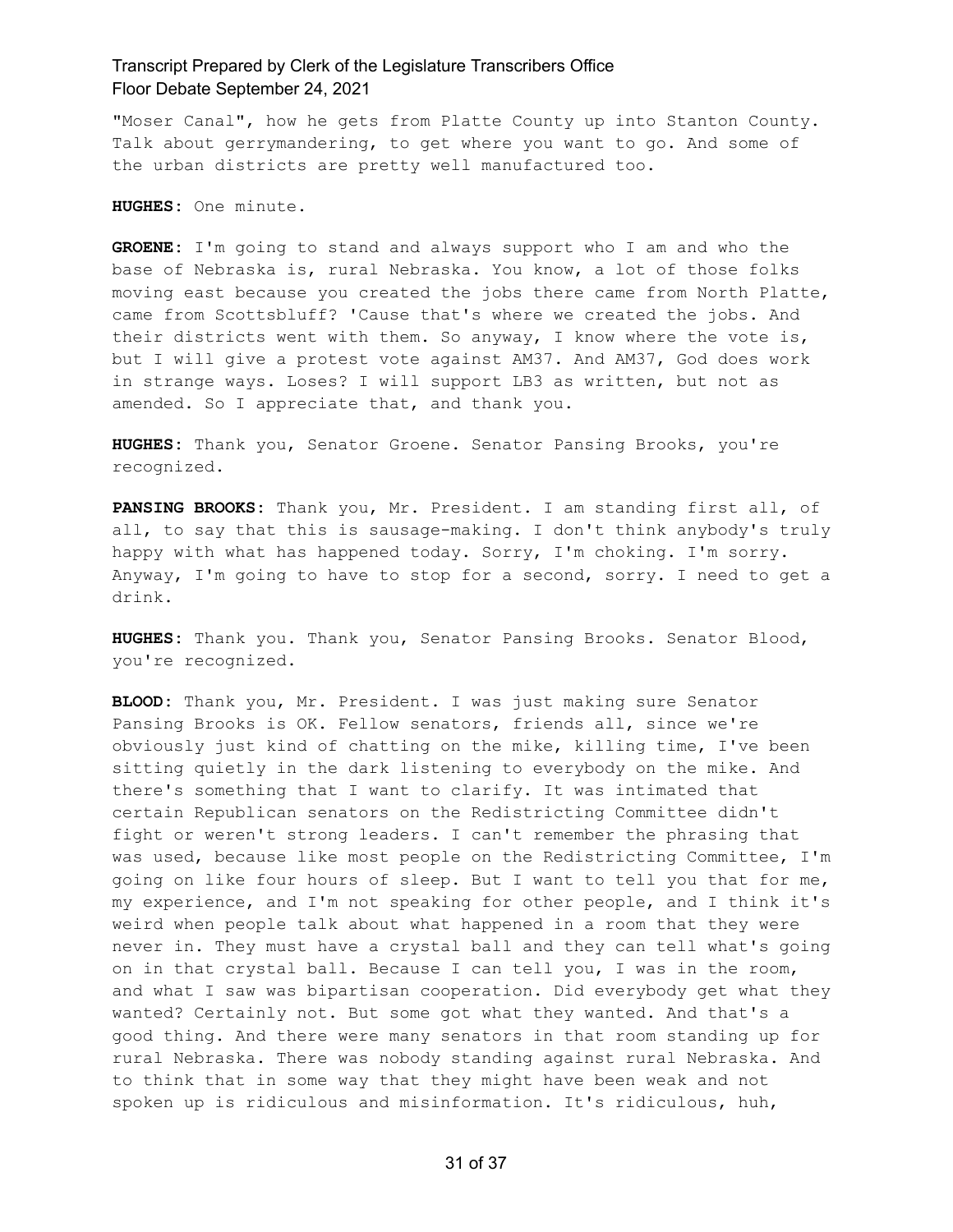Senator Lowe? You look as tired as I feel. You know the, the weird thing about this mike is that it's a bully pulpit and that allows us to really talk about issues that we might not have the opportunity to talk about to the public outside of these chambers. But it's also an opportunity for people to use logical fallacies. In other words, they're going to tell you something that isn't necessarily true to try and sway what you believe about particular topics or about what happens in a room. And so here I just want to make sure for those that are from rural Nebraska, and by the way, I was raised in rural Nebraska, that's not what happened. You had strong voices in that committee, strong voices that were respectful to other voices. Urban voices were respectful to the rural people and their voices, and vice versa. Don't be fooled into thinking that something else happened, because unless that person was in the room, they don't know. Senator Briese was in the room, his voice was strong. Senator Geist was in the room, her voice was strong. Senator Linehan, Senator Wayne, Senator Lathrop, Senator Morfeld, Senator Hilgers, Speaker Hilgers. And if I forgot anybody, I apologize. Well, I already pointed Lowe out earlier, so he doesn't get two, two shout-outs. So we're all tired. We're just barely hanging on. But I want people to feel comfortable to know that there was dialogue and there was a thoughtful process. And I don't care if the people in the room are Republican or Democrats, everybody worked their butts off and did the best they possibly could. So let's not be too critical. We did what we set out to do, we worked together in a bipartisan fashion. I'm sorry that not everybody likes the results. There are things I don't like about the maps, too, but that doesn't give me the right to stand and insult people that worked so hard to try and accomplish something in a very small window of time. I know for me, I was on the phone till almost midnight last night talking to people. This has been a really hard--

**HUGHES:** One minute.

**BLOOD:** --really tiring process. With that, I would yield any time I have left to Senator Pansing Brooks.

**HUGHES:** Senator Pansing Brooks, 50 seconds.

**PANSING BROOKS:** OK, thank you, Senator Blood. Thank you, Mr. President. Well, I didn't choke to death and shuffle off the mortal coil. So I'm sorry about the last time I was up. Some of you may have had your fingers crossed that this was the end, but I'm back up. So I wanted to say again a little bit about what Senator Blood was saying. There are things that I am very unhappy about. I don't like what's happened to Senator DeBoer. I don't like that, that Senator, my friend, Senator Williams, has given up his district. There are a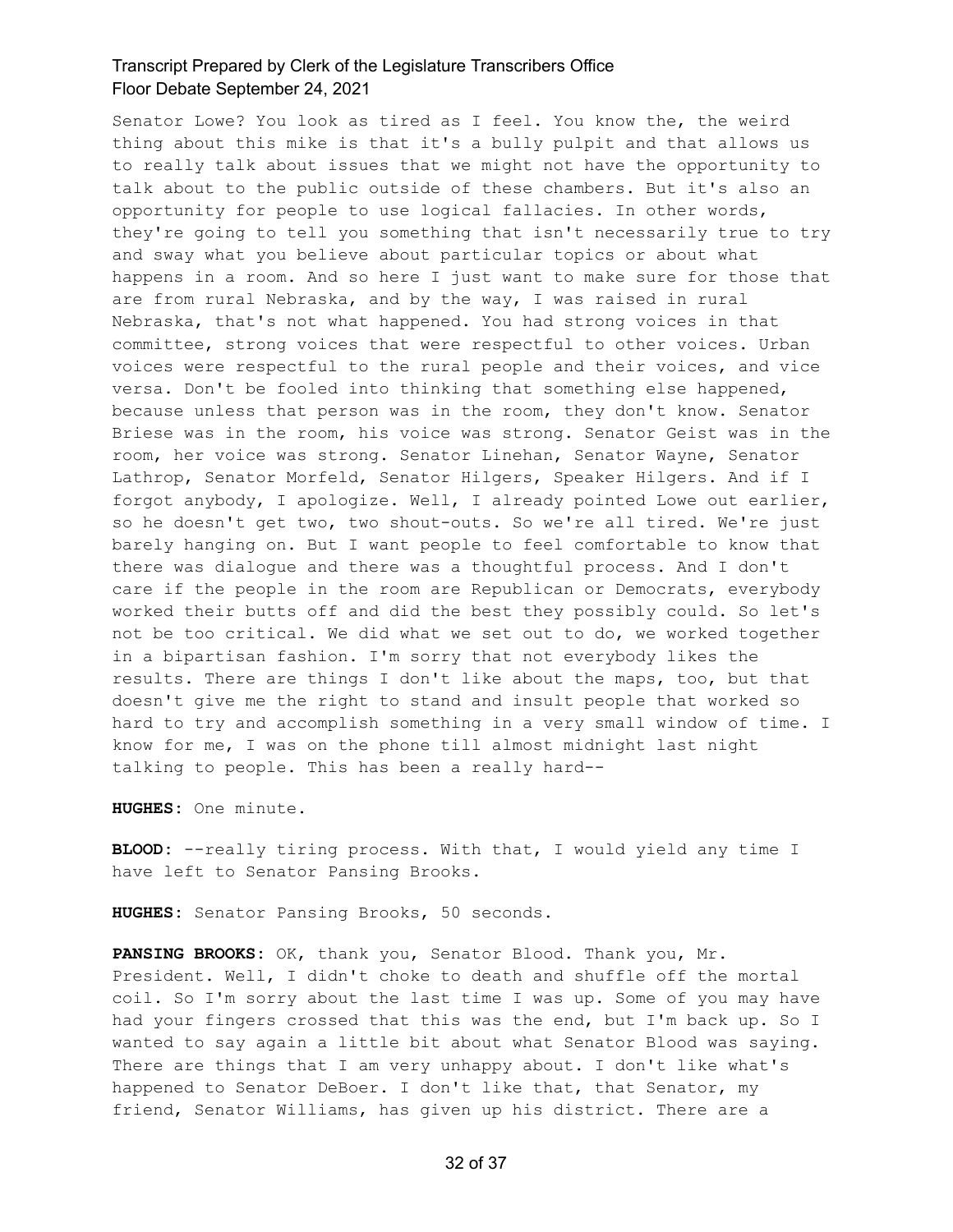number of things that are not perfect. But again, this is sausage-making, and this isn't one group having more power over another group. It is, as Senator Aguilar said, a really important thing that we have done to work together and negotiate and we've--

**HUGHES:** That's time, Senator. But you are next in the queue. You may continue.

**PANSING BROOKS:** Thank you. So we have, we have people-- we've had people working for us too, day and night, late into the night. Some people responding at 2:00 a.m. saying, I just left the Capitol, here's what we think is happening. And every day there was some new change, and it was, it was very difficult to follow. So for those of you that are in the, in our, in our state watching this, a lot of people put a lot of time. And is it perfect? Absolutely not. Could I draw the perfect map for my district? You bet. So could Senator Lowe, so could everybody here. So don't listen to this verbiage that some group has more power than another. There were, there were efforts-- there is a group that has more power than another. The conservatives have more power, but we've worked together. Now on to the second thing that I wanted to talk about, and that is the nursing mothers' room. I, the-- I want to thank Senator Cavanaugh, Senator Machaela Cavanaugh, for bringing this up. When she first brought it up, we were begged by the Speaker not to go forward and discuss this anymore because he was concerned of the time that was necessary to get this redistricting and mapping done. So I acquiesced. I backed off and said, I'm not going to-- I will not do it. But we are not done. Then in executive committee-- in the Executive Board, I brought it up again and said, I want this on the agenda. And we are not done with this issue. There are a number of women who have not spoken in the body that feel strongly. I'm grateful that Senator Morfeld expressed his support. And this is probably one of the more amazing things that we've done. I think that, I think it's illegal. The money for the nursing room was given as a gift to the, to the Capitol. So I'd like to have a legal opinion about why it is that that money was given and now it is not being used for that. That's number one. Number two, for those of you men who think this is just nothing and, well, we have the pod, maybe I better go into some detail. Now that we've gone through COVID, we all understand the importance of handwashing, right? Well, if I can't wash my hands and I have to take my shirt off and then get my baby's mouth on my nipple with unwashed hands-- yeah, I said the word nipple. That is inappropriate to expect us to do that. Have a baby yourself and then to tell me why this is nothing. I actually had one person, and I'm not going to call them out specifically yet, but I may later, tell me that that room was only used 40 hours last year. Forty hours.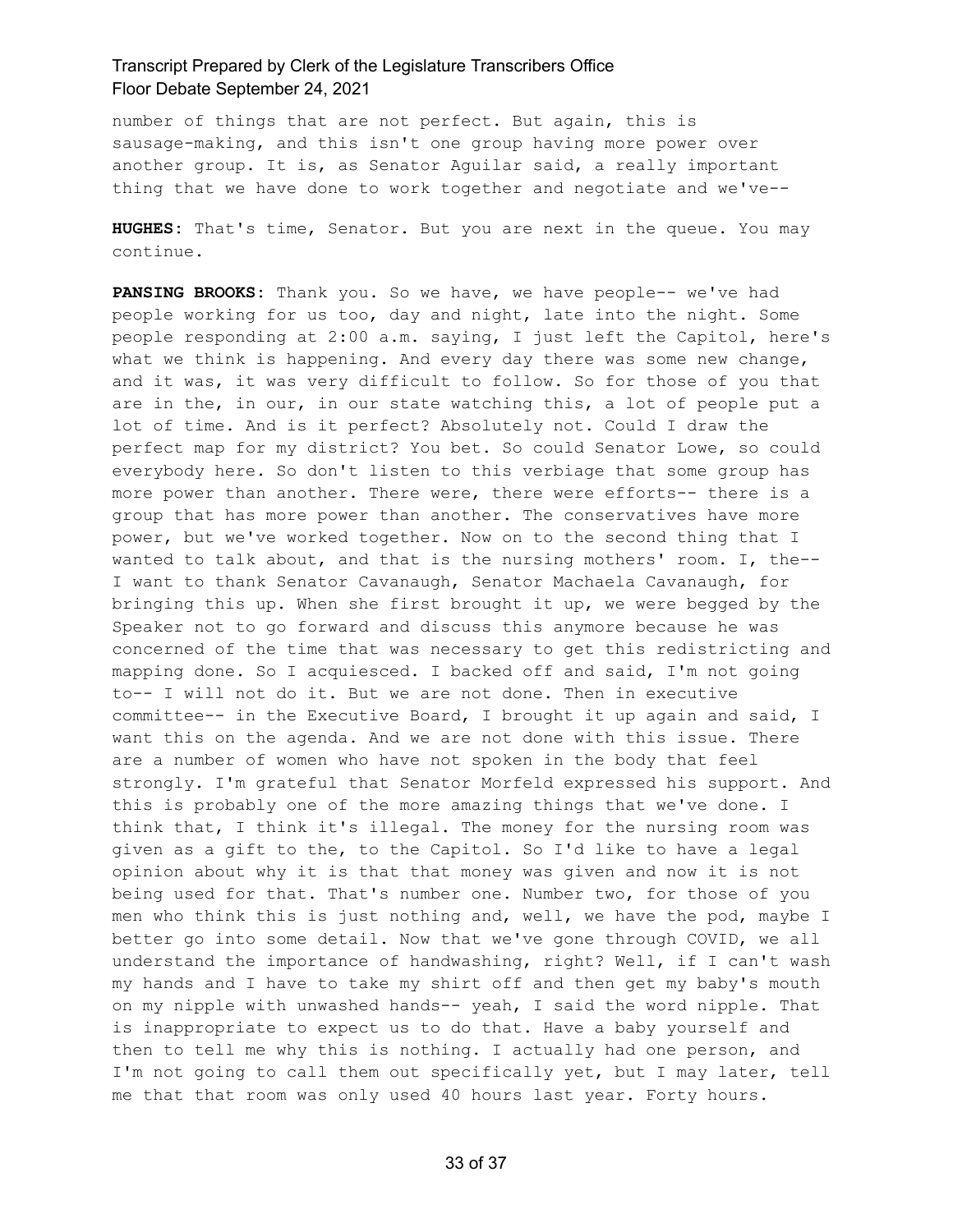Number one, who the heck is taking a time-- is taking, is timing how long people are in that room? Is somebody sitting there with a stopwatch about how long a woman goes in to take care of her baby? My response was, how many hours are the ADA ramps being used? I'd like to know that, that answer. So, again, I was told in Exec, let's not talk about it now. We don't have time, we have to hurry up and meet. All, all the people were there. Senator Lathrop had to go meet Senator, Speaker Hilgers. People had to go meet.

**HUGHES:** One minute.

**PANSING BROOKS:** So I acquiesced again. But I'm tired of it. This is unreasonable. I don't believe it's legal. And we have accepted a gift in this body of somebody who did pay for the room to be set up. And now all of a sudden, well, it will be, you know, when the, when the reconstruction is done, it will go back again. Well, that could be, what, two years? And Senator Cavanaugh is correct, we have no idea who is pregnant. We have no idea who is nursing or needing the milk for, you know, it's true. If Senator Brewer or Senator Lowe has a constituent to come and she needs to express her milk, how is she supposed to do that? Where is she supposed to do that?

**HUGHES:** Time, Senator.

**PANSING BROOKS:** Thank you, Mr.--

**HUGHES:** Thank you, Senator Pansing Brooks. Senator Machaela Cavanaugh, you are recognized, and this is your third opportunity.

**M. CAVANAUGH:** Thank you. I know I said I was done talking. This is going to be very brief. I'm going to talk about this more the next time we are here. But there's been a lot of discussion about the pod. So I went down to the pod, I used the key code that I was told was the key code. It did not work. Then I tried to download the app. I couldn't download the app while I was standing there. It wasn't, it wouldn't download. About two hours later, I was able to download the app, but now I have to create a profile. I'm fortunate enough to have, be able to access the data on my phone and to create a profile. But the next step I'm going to take is to find out if the information desk has a key so that you can use the pod, because the pod is not very easy and there's no signage that says that if you don't have a phone or a way to do the app, that you should go get the key from the information desk. So just wanted that said. There will be more next week. Thanks.

**HUGHES:** Thank you, Senator Cavanaugh. Senator Day, you're recognized.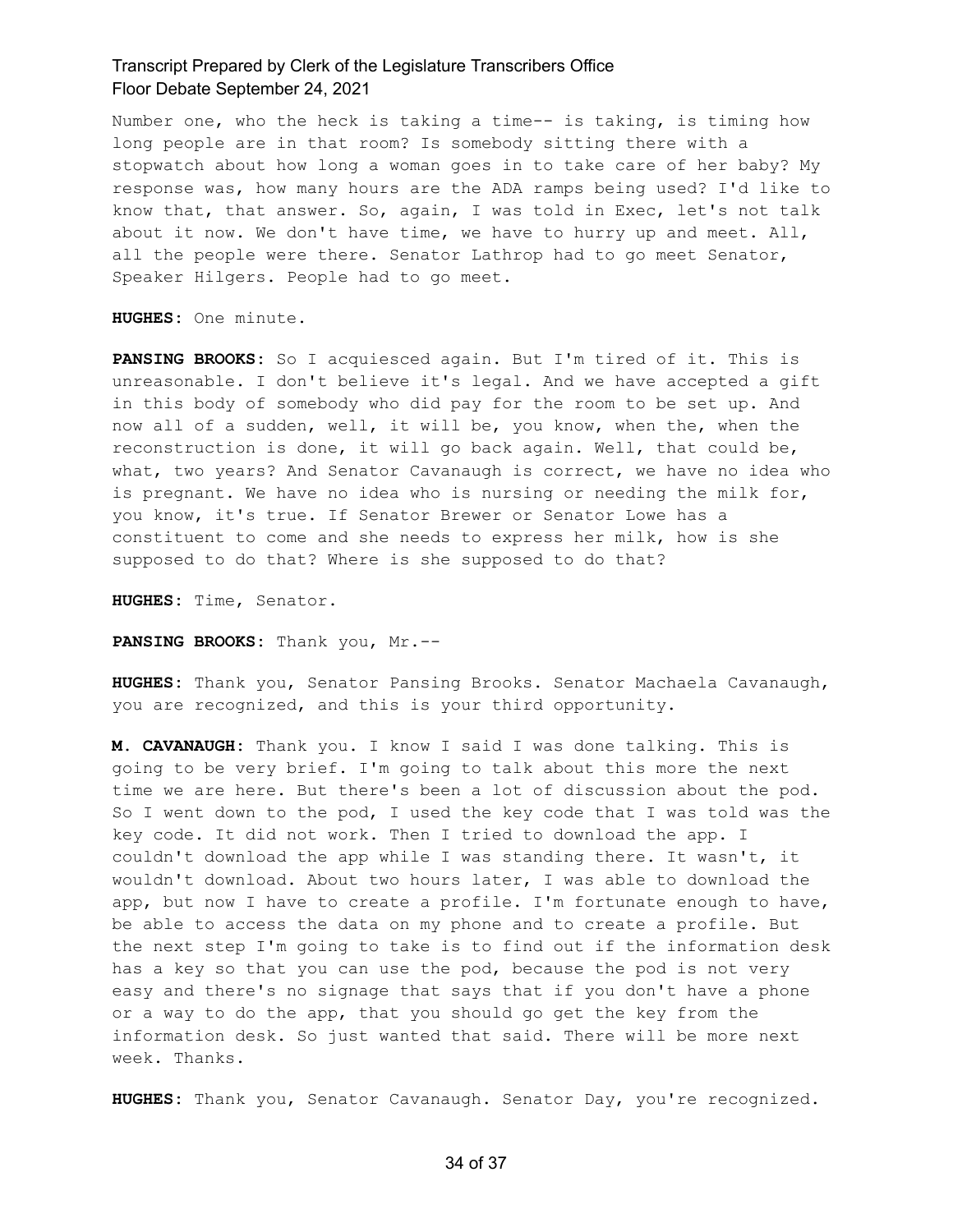**DAY:** Thank you, Mr. President. I yield my time to Senator Pansing Brooks.

**HUGHES:** Senator Pansing Brooks, 4:45.

**PANSING BROOKS:** Thank you. Thank you, Senator Day. Thank you, Mr. President. I just, I forgot that when I coughed, that was one of my times that already counted. So what, what I want to say is, this can be handled. There are rooms in this capitol where, where we could figure this out. I think Speaker Hilgers, if, if he would just say, we will figure it out, we would settle down on this. But I think that this will continue until somebody says we will handle this. So I know nobody really wants to talk about, we want to get done. I'm happy to, to sit down now. But we will continue to bring this up. And I know that Senator Hunt spoke last time as well. This will continue to rise till we figure something out. So thank you, Mr. President.

**HUGHES:** Thank you, Senator Pansing Brooks. Seeing no one else in the queue, Senator Wayne, you're recognized to close on AM37.

**WAYNE:** Can I have a call of the house?

**HUGHES:** Colleagues, there's been a request to place the house under call. The question is, shall the house go under call? All those in favor vote aye; all those opposed vote nay.

**WAYNE:** Hello. Thank you, Mr. President. Colleagues, I won't go through and rehash--

**HUGHES:** Senator. I'm sorry, Senator Wayne, please hold just a second. We're still doing-- the house is under call? Yes. Record, Mr. Clerk.

**CLERK:** 39 ayes, 6 nays to place the house under call.

**HUGHES:** The house is under call. All senators are required to return to the Chamber. The house is under call. You may proceed, Senator Wayne.

**WAYNE:** Thank you, Mr. President. Colleagues, again, I want to thank everybody who was involved in this process. I want to thank the leadership of the Speaker calling us all together. For those who don't know, last night was a little shaky. We weren't sure where we were going to be. We regrouped. And I want to thank their legislative-- or the Redistricting Committee for letting us get a good night's sleep and having a great conversation again this morning. So I won't belabor the point. I think this was a long, tedious and difficult and a lot of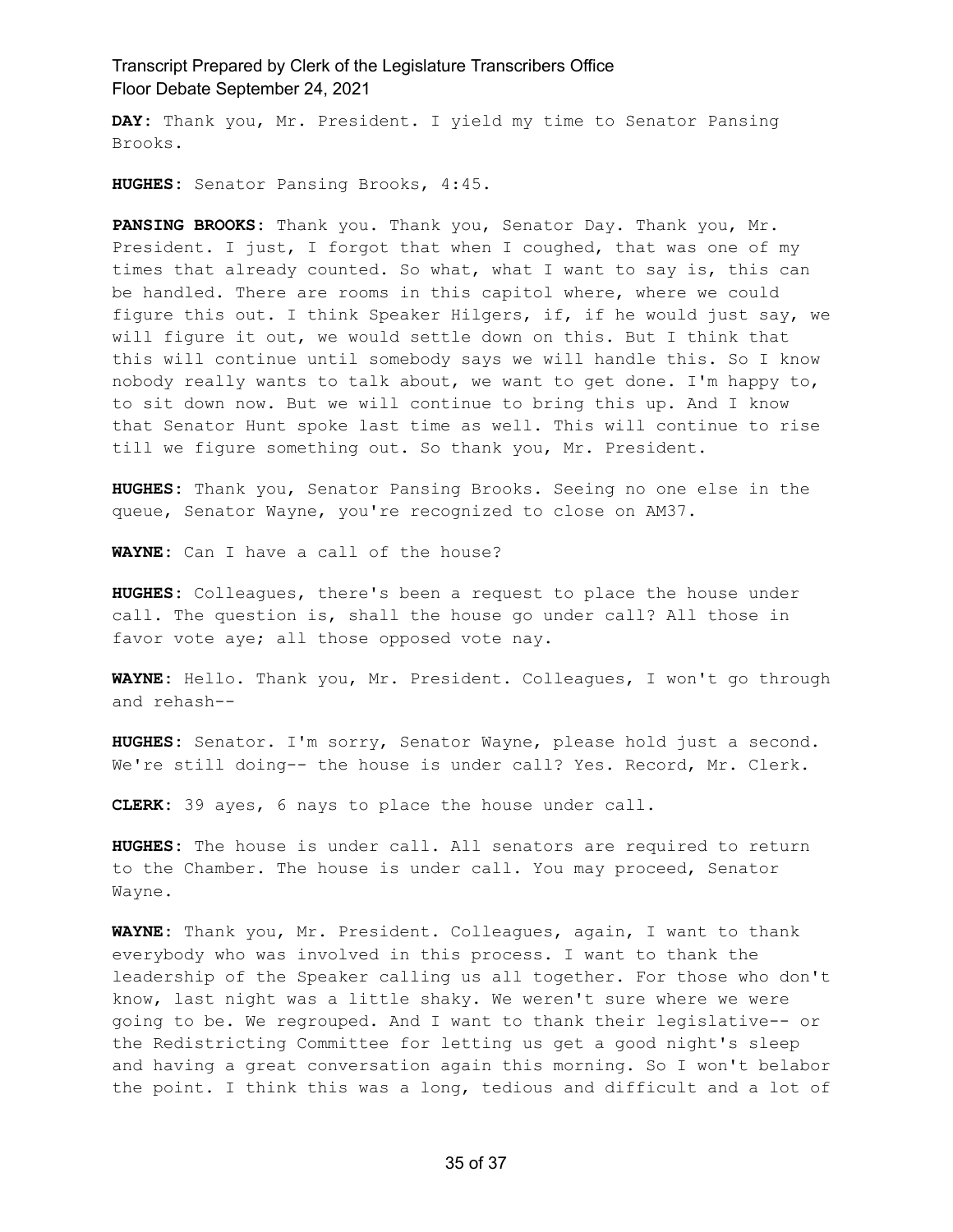other things process. But what I will say to end this for today is hours don't happy theirselves. So let's go have happy hour. Have a good day.

**HUGHES:** Thank you, Senator Wayne. Colleagues, the question before us is the adoption of AM37. All those in favor vote aye; all those opposed vote nay. Have you all voted? Record, Mr. Clerk.

**CLERK:** 43 ayes, 5 nays to adopt the amendment.

**HUGHES:** The amendment is adopted. Senator Linehan, you're recognized to close on LB3.

**LINEHAN:** I'll be better at this when we get to Select, but again, I want to thank everybody in Legislative Research, all the staff that worked on this, including Senator Clements and Senator Bostelman's staff, Senator Wayne's staff. Lots of staff in this building were involved. My own staff, not just Grant, but the rest of my staff who have been here early in the morning and stayed at night. And I want to thank every member of this Legislature. This has been tough. I thank you all for being here today. I'm especially thankful, hopefully the Speaker will let us have the weekend off. And the committee and especially Vice Chair Wayne. So with that, I would ask for your green vote on LB3. Thank you very much. Have a good weekend.

**HUGHES:** Thank you, Senator Linehan. Colleagues, the question before us is the advancement to LB3 to E&R Initial. All those in favor vote aye; all those opposed to vote nay. Have you all voted? Record, Mr. Clerk.

**CLERK:** 43 ayes, 5 nays, Mr. President, on the advancement of the bill.

**HUGHES:** LB3 is advanced to E&R Initial. Speaker Hilgers, for an announcement.

**HILGERS:** Thank you, Mr. President. Good evening again, colleagues. I'll be very brief. Thank you again for all the work this week. I did want to give you an update as to what's going to happen over the next couple of days. First and foremost, we are off tomorrow. So well, a well-earned break. I really, I really appreciate all the great work and I hope everyone enjoys their weekend. Monday will be a recess day, so we won't come in Monday. We will check in. I think we'll come in on Tuesday, probably 10:00 in the morning for Select File. If you have any issues, questions. I know we've had a few senators, Senator Clements in particular. There's a couple others who have asked some questions about maybe some slight boundary changes. I think Senator Wayne asked to have those all in by Sunday by noon to the